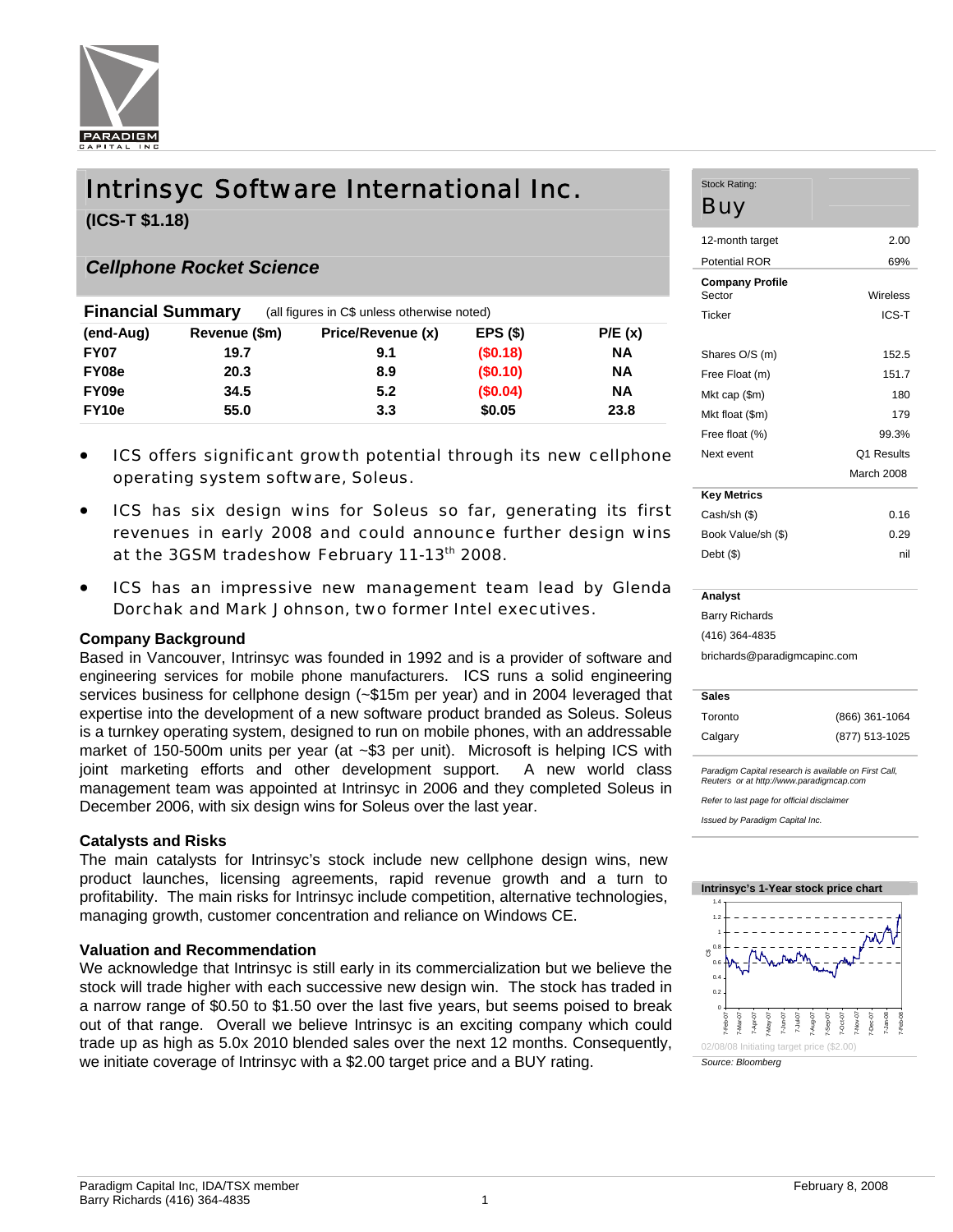

## **Table of Contents**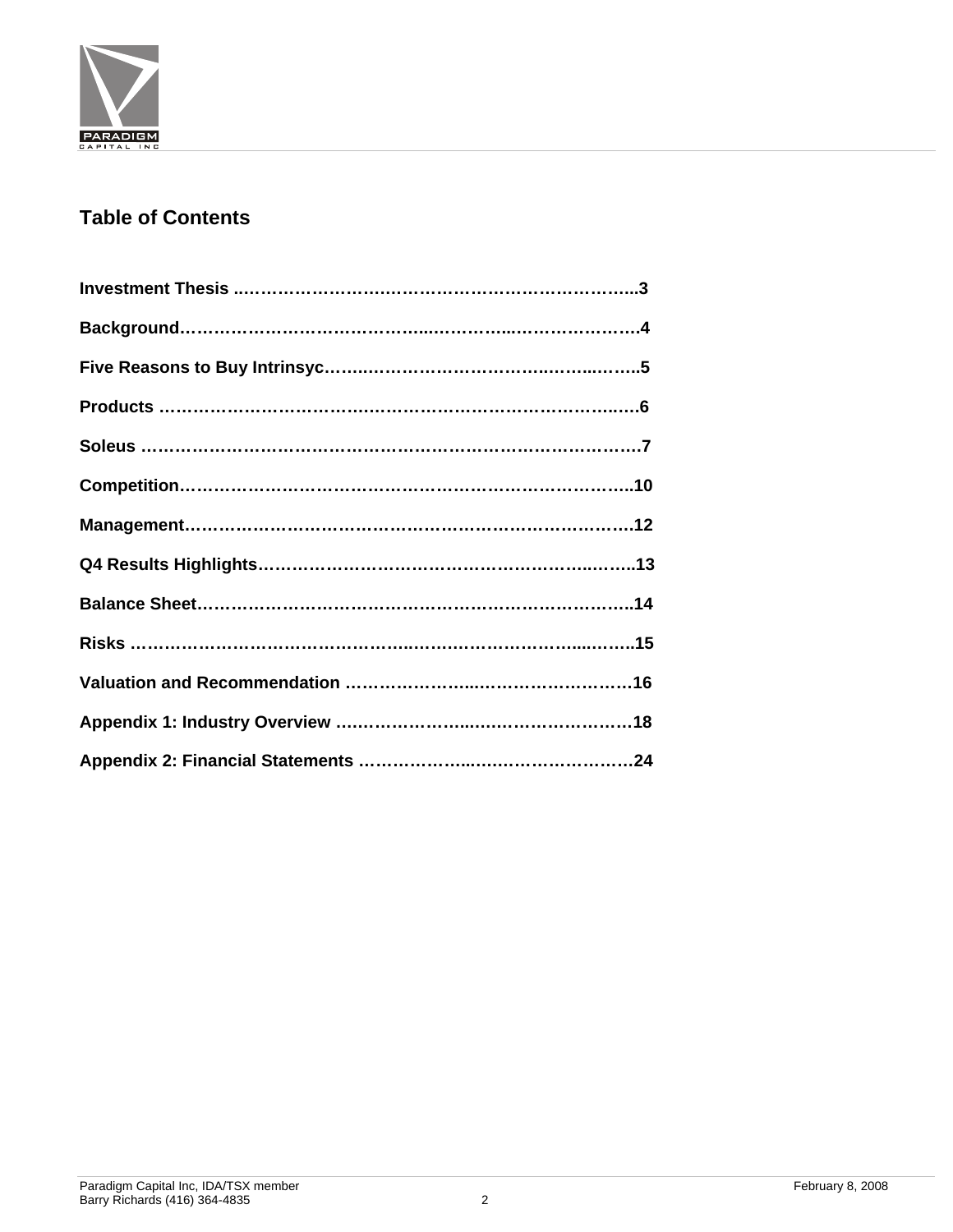

### **Investment Thesis**

2008 is set to be a big breakthrough year for Intrinsyc. The company has been flying below the radar screen for most of its 10 years as a public Company, but that is all about to change. The company has built a long term reputation as a consultant to the world's biggest cellphone makers. Intrinsyc is now putting that experience to good use, introducing its own new cellphone operating system.

Intrinsyc plays in the complex and obscure world of "embedded systems". The term typically refers to the "chip level" software or hardware used in special purpose computer systems like cellphones, photocopiers, PDA's, calculators and countless other electronic devices. The cellphone market remains attractive with over 1 billion units shipped in both 2006 and 2007 and continues to evolve from voice calls to the much more profitable data traffic. Legacy embedded systems known as real time operating systems or RTOS are incapable of dealing with data and are being replaced with new higher level operating systems (like Intrinsyc's Soleus). These new systems offer amazing graphics and a wide range of software applications comparable to what one might find in a computer. Soleus is "cellphone rocket science" allowing the phone to perform its most basic functions, while also offering design tools to personalize the look and feel of the phone. Apple's new iPhone, with its touch screen interface, is a great example of this trend to the high level operating systems and is stimulating significant interest in Soleus.

The battle of competing operating systems is in full swing, but Intrinsyc did well to pick its source code partner. Intrinsyc's has a long term relationship with Microsoft, having decided to build Soleus around a Microsoft software "kernel" and leveraging Microsoft's significant marketing and development resources. For the last five years Microsoft has been battling with the likes of Research in Motion and others in the wireless market and is realizing increasing success. Intrinsyc also has significant experience with competing platforms including Symbian, Windows Mobile and Linux. Microsoft is not currently interested in stripping down its Windows Mobile system and removing Microsoft branding to compete with Soleus in the consumer phone market. Most Soleus design wins will range from \$1-10m per year, although a homerun design win with the likes of Samsung, Motorola or Nokia could add \$10-25m per year.

Intrinsyc's biggest strength is its management team and in particular its new executive team led by Glenda Dorchak and Mark Johnson, both from Intel. This team has already proven its ability to secure high profile customers and we look for more exciting design wins in the early part of 2008 (around 3GSM and CTIA trade shows).

Overall, we believe that Intrinsyc is a very exciting company and we applaud the Company's strategy, most notably the move into the feature phone market. Specifically, we believe the upside on new business offers significant upside for the stock over the next year. As a result, we are initiating coverage of Intrinsyc with a Buy rating and a \$2.00 target price.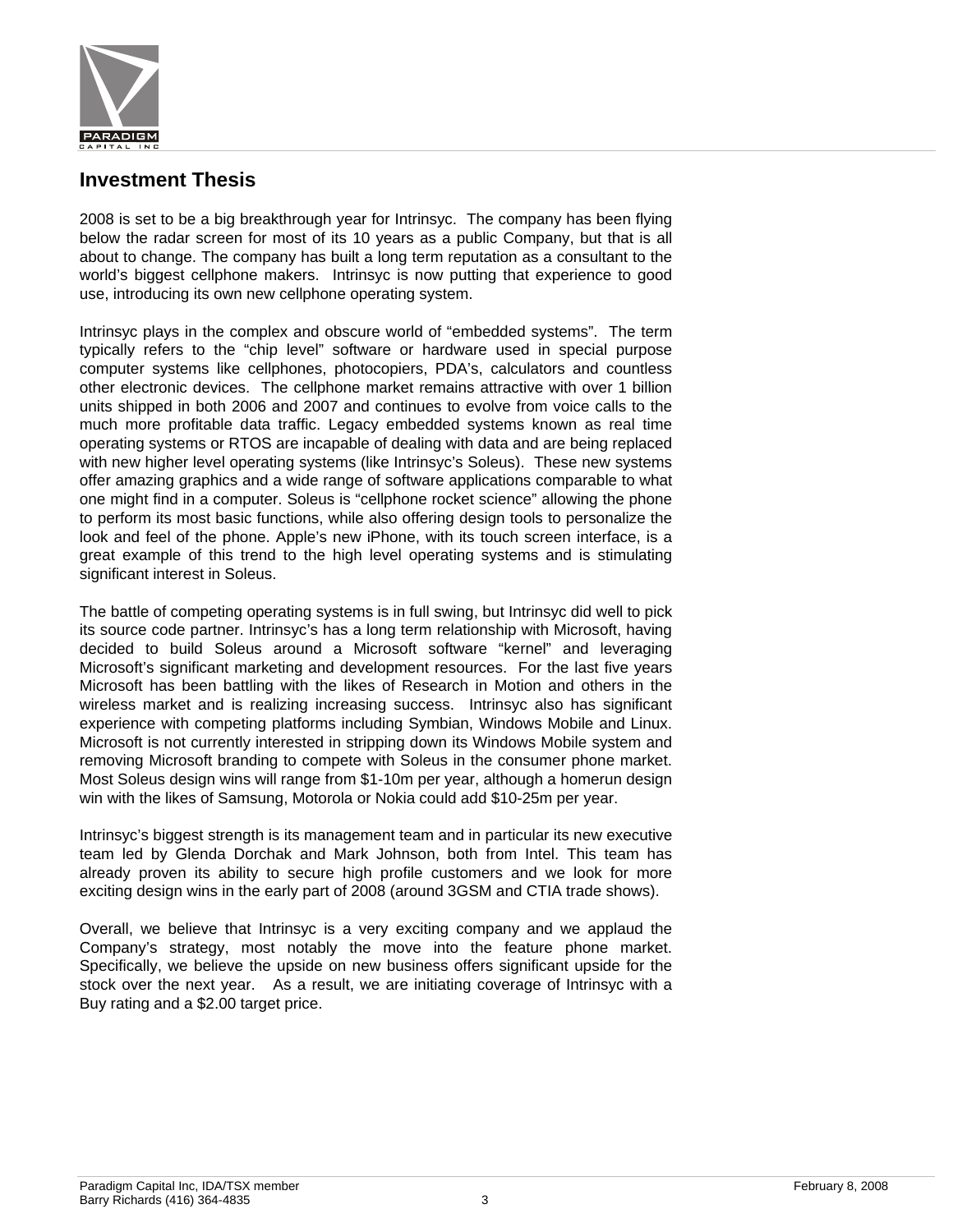

### **Background**

Headquartered in Vancouver, British Columbia, Intrinsyc (the Company or ICS) designs, markets and sells a variety of software solutions for embedded systems in cellphones and other wireless devices. Original equipment manufacturers (OEM), original design manufacturers (ODM) and silicon vendors use the Company's products and services to help bring new wirelessly-enabled devices to market in a timely and cost effective fashion. Intrinsyc employs over 200 staff split between its head office in Vancouver and its other offices in Bellevue Washington, Cupertino California, Taipei, Taiwan (opened in 2007) and the UK (to be closed in 2008).

Founded in 1992 in Alberta, Intrinsyc was originally called "I.T.C. Microcomponents", before moving to Vancouver and changing its name to Intrinsyc Software Inc. in June 1997. The Company completed an IPO on the VSE in April 1996 and graduated to the TSX in 2001.

In recent years, the Company has boosted its balance sheet through a pair of large equity financings, including \$24m in March 2006 at \$0.90 per unit (one share and half warrant exerciseable at \$1.05) and \$20m in May 2007 at \$0.60 per share.

The following chart shows the Company's stock chart for the last five years, with a fairly narrow trading range between \$0.50 and \$1.50. Over the last year, the stock has recently touched a 52 week high of \$1.30 in January 2008, with a 52 week intra-day low of \$0.39 only four months earlier in September 2007.



# **Figure 1: Intrinsyc's Five Year Stock Performance**

*Source: Yahoo*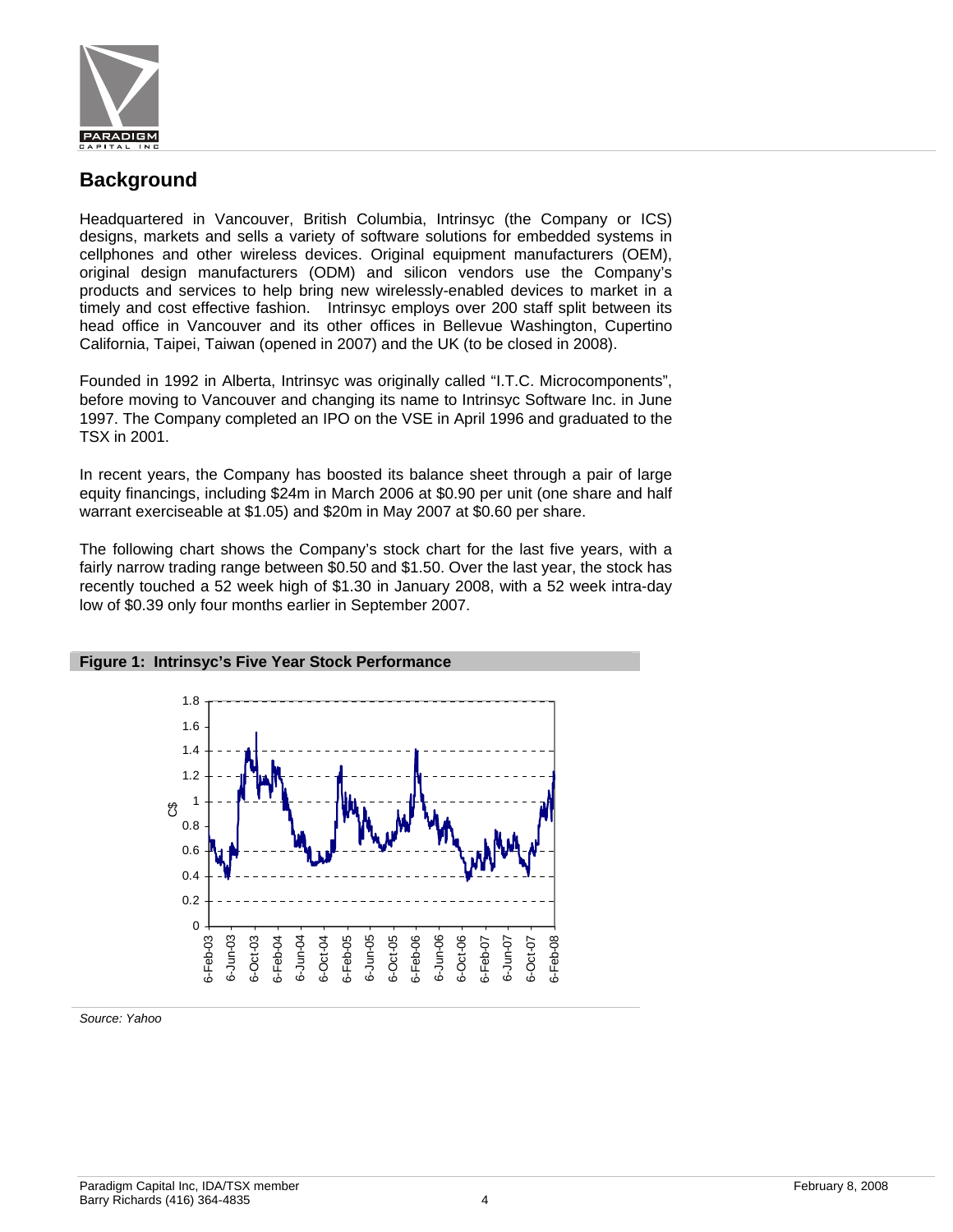

### **Five Reasons to Buy Intrinsyc**

We believe that Intrinsyc has the right product, at the right time, in the evolution of the data enabled cellphone market. As a result, we see a number of catalysts for the stock and we suggest the following five reasons for buying the stock:

- 1. **High Impact New Product**  The most exciting part of ICS today is the new Soleus operating system for consumer cellphones, which has been more than three years in the making. At \$3 per handset this product has enormous revenue potential and raises the Company's profile in the industry considerably. In 2008, we look for the Company to generate revenues for the first time from early design wins, and to announce a handful of new design wins with key handset OEMs. Tier 1 cellphone handset design wins could be enormous and would be a major positive catalyst for the stock in our opinion.
- 2. **Microsoft Partnership** Microsoft continues to make a determined push into the expansive cellular market and has enormous resources to support partners like Intrinsyc. With its recent introduction of Windows Mobile 6.0 and the earlier launch of wireless email, Microsoft is finally gaining traction. Intrinsyc's software is built using Windows CE embedded software and MSFT employs significant technical and marketing resources to support ICS pursuing the mid range cellphone markets. Microsoft is not expected to compete with ICS, given the restrictions on memory, cost and branding in the feature phone market.
- 3. **Large Cellphone Market**  The remarkable growth in the world cellphone market continued in 2007, with unit shipments exceeding 1 billion, up ~100% from 2003 levels and more than triple 1999 levels. Over the last five years the most important trends have been the move to outsourcing cellphone design and production and the growth of wireless data. Soleus is designed for ODM's and other vendors to quickly and cost effectively develop new wireless cellphones and wireless GPS enabled devices. We believe the market for these products is \$3 per unit for ~150m units per year today and ultimately increasing to 500m units per year.
- 4. **Leveraged Business Model**  The design win model for Soleus offers considerable revenue and earnings leverage for ICS. The combination of upfront licensing fees plus per unit royalties  $($   $\&$  \$3 per handset) and low variable costs, with the software factory-installed by others, is a good model for Intrinsyc. In our view, design wins could range from \$1-10m in annual revenues, with further upside for tier 1 vendors like Nokia, Motorola or Samsung (\$10-25m p.a.). Motorola and Nokia are already engineering services customers. The Company has already secured bundling deals with the five leading chip vendors Samsung, Intel, Agere, Texas Instruments and Freescale, which allows pre-certification and faster implementations.
- 5. **Reliable Core Business**  Intrinsyc has built a solid ~\$15m per year standalone consulting business, which provides a solid foundation for cross selling Soleus. The current business is fairly steady and modestly profitable, generating some cashflow to help offset some of the costs of ramping the Soleus business. Profit breakeven is ~\$9m per quarter in total revenues, which we believe the Company can achieve by the end of FY09.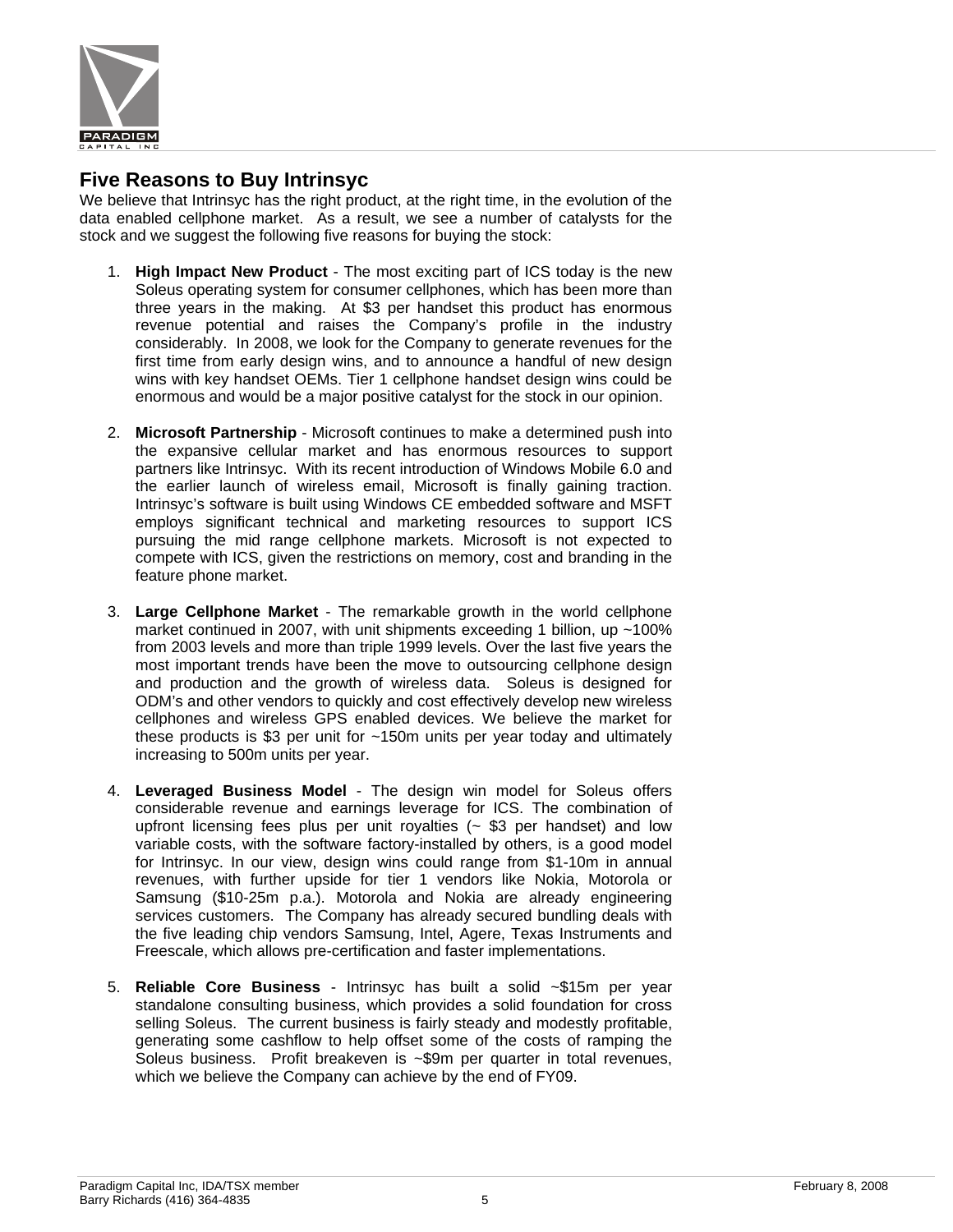

### **Products**

Over the last 10 years, Intrinsyc has established itself as a leading provider of embedded systems software expertise for major handset OEM's, working with most of the world's key vendors. Today, the Company operates as three business units: Mobile Software Products (namely Soleus or MSP for short), Mobile and Embedded Solutions (MES) and Enterprise Interoperability Solutions (EIS).

The Company's primary focus is now the Soleus MSP business, which licenses software to major handset vendors, who embed the software directly into their cellphones or other wireless devices. This business started generating revenues in late 2007/early 2008. The Company's second key business is the MES division, which provides consulting services on embedded systems to major handset vendors and is currently a \$15m per year business. Customers in this division include the top two handset vendors in the world, Nokia and Motorola.

The Company's third and smallest business is the EIS division which licenses software for other industrial products and markets including building automation and security and surveillance applications; telecom/datacom providers; financial institutions; software developers and application service providers; medical device and consumer electronic manufacturers and other OEMs. This business is approximately \$3m per year and will not be discussed in any more detail in this report.

Overall, Intrinsyc has a track record of implementations with a number of embedded systems including:

- Smart/Feature Phones
- Portable Data Terminals
- IP Telephony Phones
- Wireless Devices
- PDAs
- Set-top Boxes
- WebPADs/Tablet PCs
- Web Appliances
- **Text Messaging Devices**
- **Digital Cameras**

The following exhibit shows the evolution of the cellphone form factor over the last ten years, with an increasing number of today's phones offering advanced graphics and a wide range of wireless data applications.

### **Exhibit 2: Cellphone Evolution**



*Source: Paradigm Capital*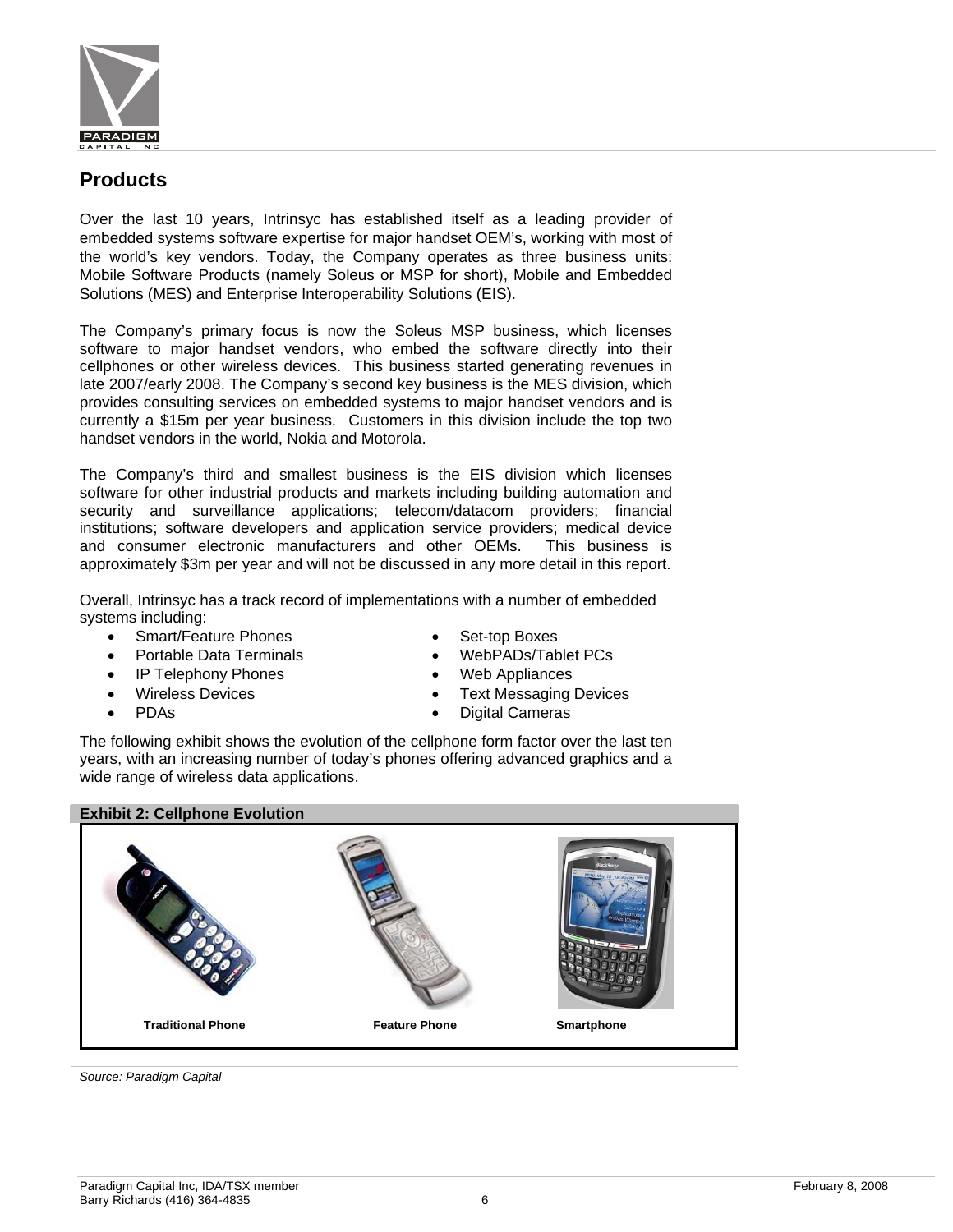

### **Soleus**

The main focus for the Company going forward is Soleus, a new cellphone operating system. Soleus is a turnkey software platform for "feature" phones that are built using the Microsoft Windows CE software kernel. Accordingly, Soleus is software that provides automatic compatibility to Microsoft applications (Word and Excel for example and numerous others), one of its key attributes. Soleus also includes an application portfolio aimed at consumer mobile handset designs, including Internet browsers, email, messaging, handwriting recognition, voice dialing, audio and video codecs for multimedia playback, pre-certified telephony software components, address book, calendar and a camera, to name a few. The development of Soleus began in late fiscal 2004 and has continued since that time.

The software requires limited memory capacity and is efficient and can be standardized across a large number of phone designs, making it cost-effective and feature-rich for the cellphone makers and their customers, the carriers. Windows CE is an embedded operating system used in low cost embedded systems that are less complex than the Windows XP code that is used in personal computers.

### **Advantages of Soleus:**

There are a number of advantages offered by Soleus, but the three main advantages are:

- 1. Lower Cost
- 2. Improved Time to Market
- 3. Greater Flexibility

Soleus achieves "lower costs" by reducing the R&D costs for OEM's through faster design and lower software licensing and hardware costs. Soleus improves the "time to market" through standardized design software, allowing a host of features to be tailored to the needs of many different carriers easily and quickly. This "time to market" advantage is a priority for handset vendors given the vast number of cellular carriers (more than 350); given the shorter handset lifecycles and as competitive pressures continue to grow. Soleus achieves "greater flexibility" by enabling device personalization with widely different product feature sets, form factors and aesthetics. Soleus also enables unique carrier branding of devices, with one design package across an entire suite of new phones.

Other implied advantages of the product include small memory requirements, rapid carrier certification, pre-packaging of carrier branded applications, easy enterprise software connectivity and device performance improvement.

The total addressable market for Soleus today is believed to be 100-200 million devices across more than 300 handset vendors. Longer term, we think Soleus could cover the bulk of the world's cellphone market plus many other handheld devices, totaling upwards of 500 million devices shipped per year (or \$1.0-\$1.5b per year in total addressable market).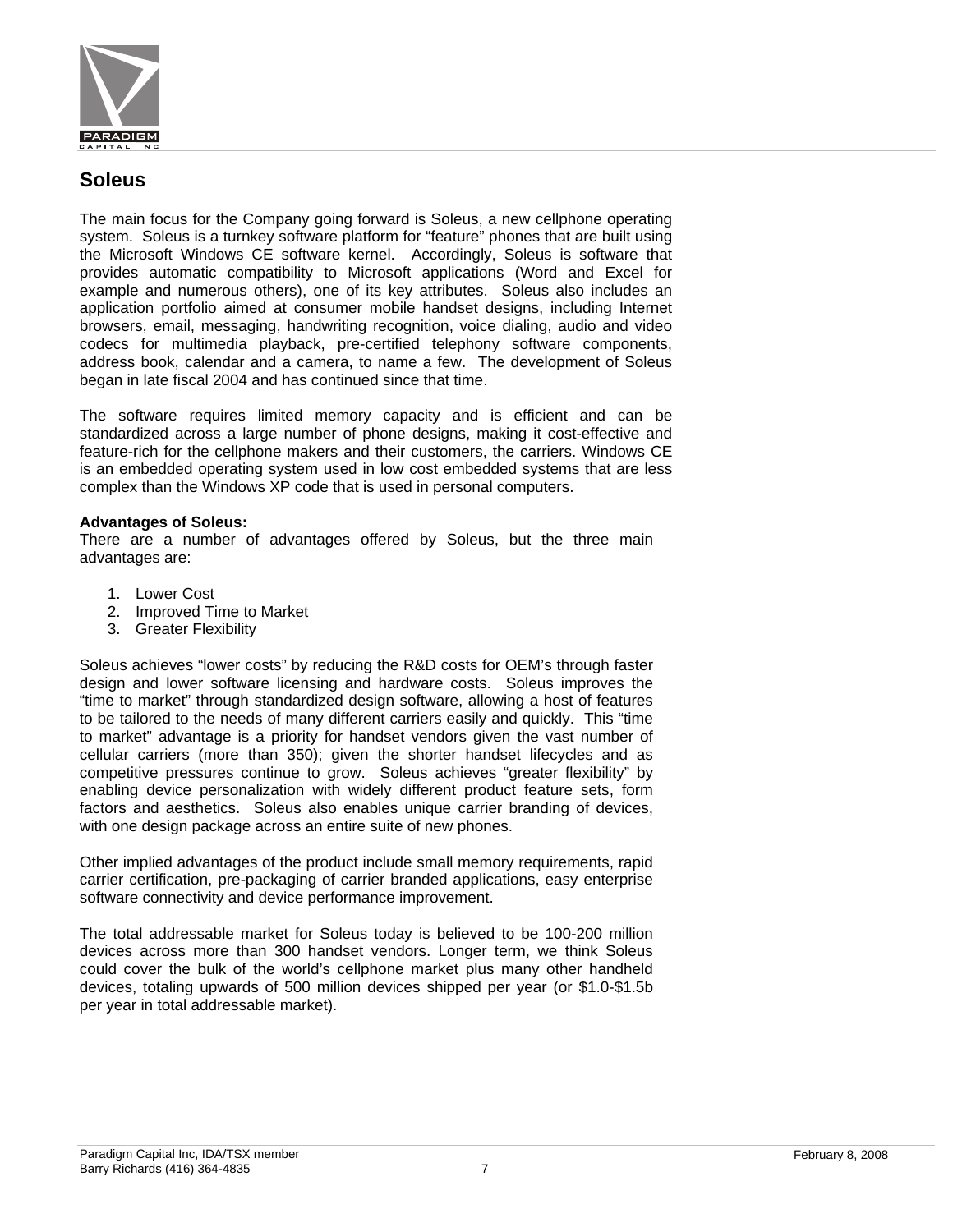

#### **Soleus Design Wins:**

ICS started development of Soleus in 2004 and completed version 1.0 in December 2006 (using WinCE 5.0). Revision 1.01 (using WinCE 6.0) was subsequently introduced in August 2007; and, in total, five design wins were announced in 2007. Intrinsyc will receive site-licensing revenues from Soleus licensees and per-unit royalty revenues as customers begin product shipments. The six design wins announced so far include:

- 1. Handset OEM March 31, 2007
- 2. ODM (Micro-Star) June 2007
- 3. Handset OEM (order #2) Cotober 31, 2007
- 
- 
- 6. Samsung **January 2008**

4. Quanta November 13, 2007 5. Silicon provider November 20, 2007

License deals #1 and #3, with an unnamed Handset OEM, revolve around handheld GPS devices looking to add wireless functionality. We believe this customer to be MiTAC International of Taiwan, the manufacturer of the Navman and Mio lines of PDA's, phones and handheld GPS navigation products. The Company has also announced a number of partnerships with leading silicon vendors to bundle the ICS software with existing application processors, including Marvell, Texas Instruments, Freescale and Samsung. These deals expedite the product implementation cycle. The Company also announced MOU's which could translate into potential license deals with Ginwave, Cellon and Wistron in 2006.

The following figure shows the pictures of the first Soleus enabled phone introduced by Micro-Star International of Taiwan at the Consumer Electronics Show (CES) in January 2008. The device includes EDGE/HSDPA wireless, WiFi, a 667MHz Samsung processor, a two megapixel camera, GPS, and digital TV reception in T-DMB, DVB-H, and ISDVT formats. Shipments to China, Europe and the Middle East are expected to begin in Q2 2008.

#### **Figure 3: Micro-Star 5608 Soleus Enabled Phone**



*Source: Windowsfordevices.com*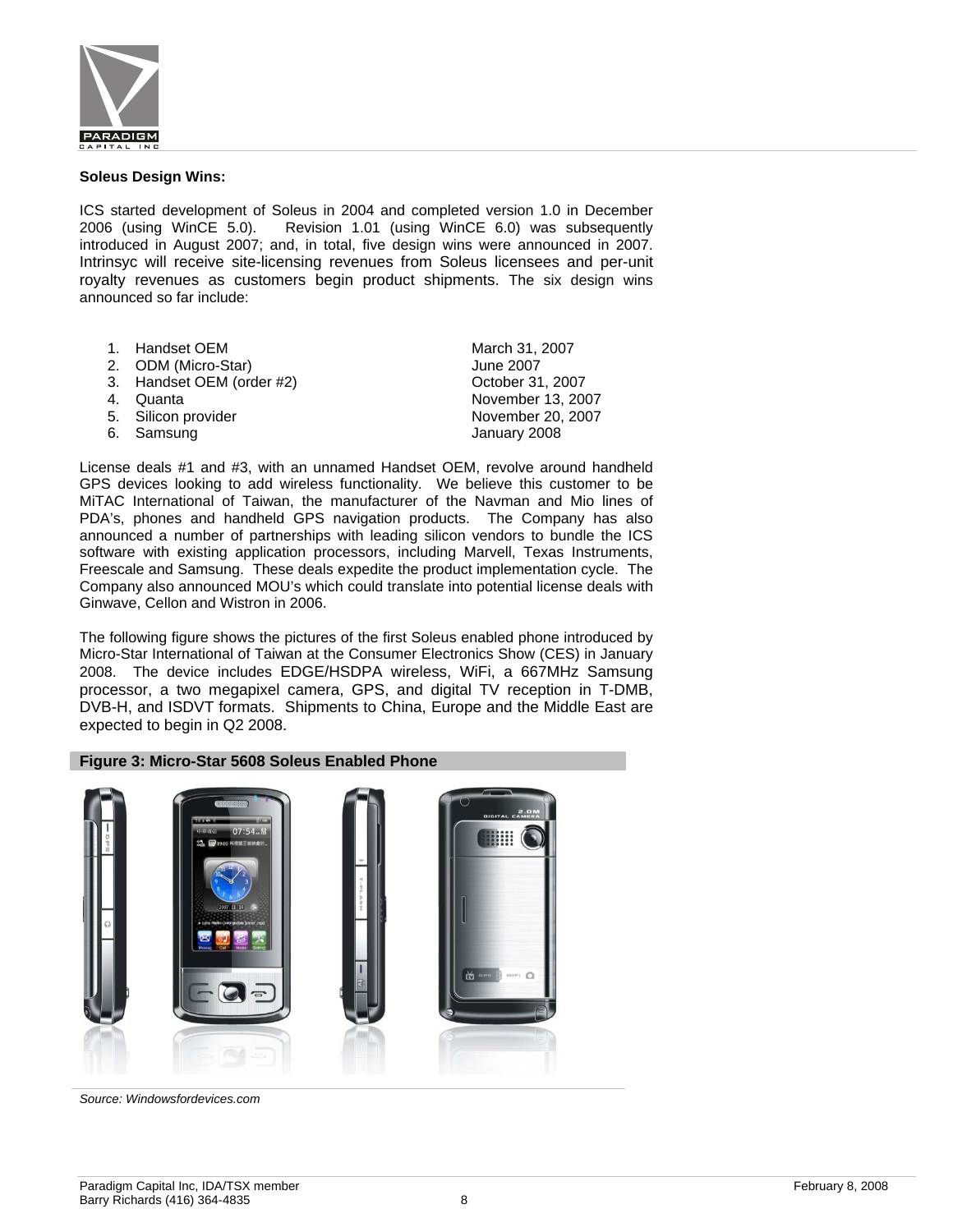

#### **What is an Operating System?**

The term "operating system" may be unclear to some readers. An operating system encompasses many facets of the cellphone, but is most evident in the user interface (as shown below in Figure 5). The user interface (UI) is primarily responsible for the look and feel of devices but also manages the most basic operations of the device and the underlying components that make the phone work. The total Soleus solution includes a number of pieces given its modular design. The relationships between Soleus and the various hardware components, the software applications and the other pieces of the puzzle are shown below in Figure 4:



*Source: Company* 

The net result of Soleus to the ultimate cellular user can take any number of formats, as is shown below in Figure 5. The use of colours, icons, menus and images is almost limitless, making it easily configurable and personalizable for different carriers, different handset vendors and different types of handsets.



*Source: Company*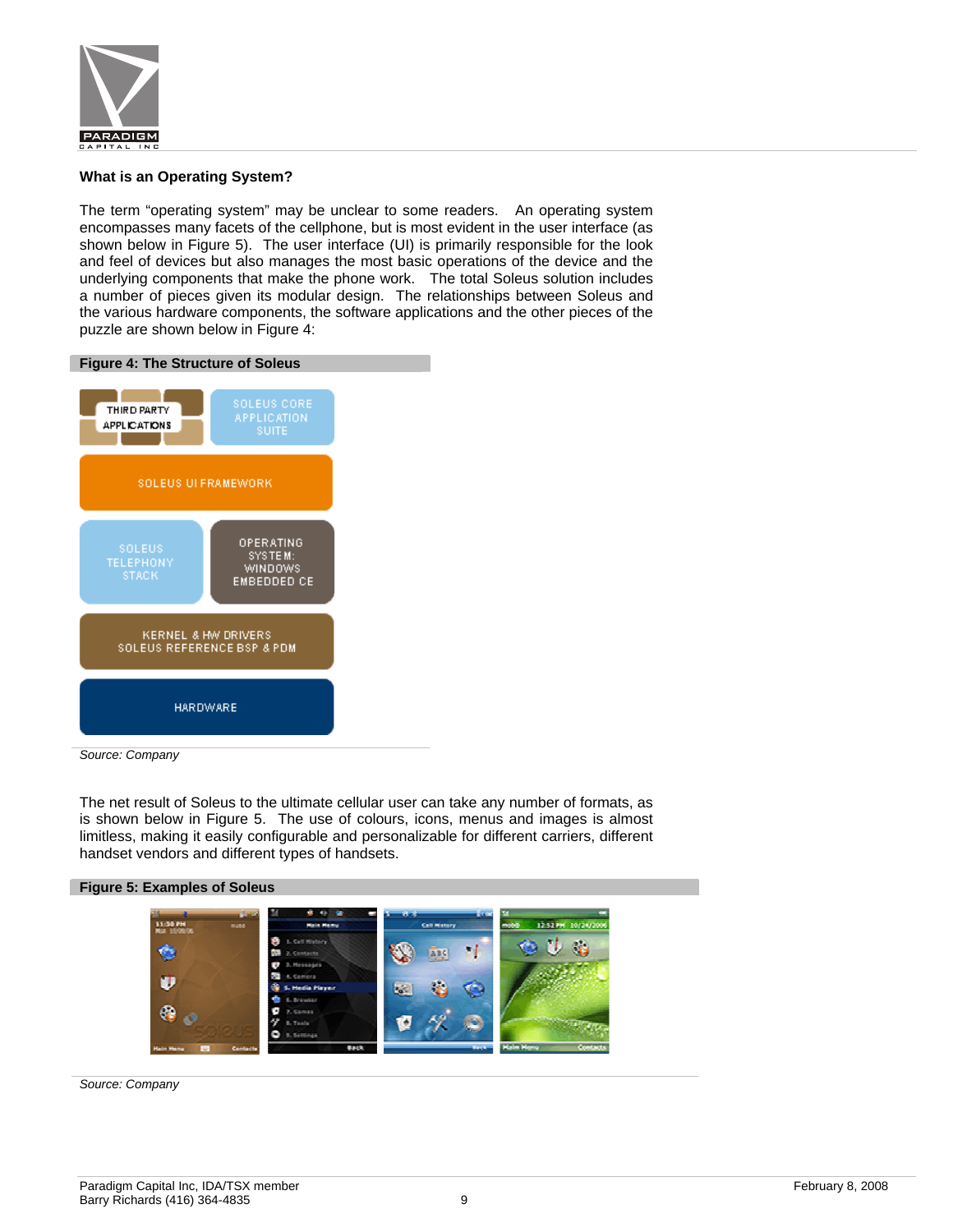

### **Competition**

The competition in the cellphone operating system market is more about alternative technologies vying for the business and less about direct competitors doing the exact same thing. Intrinsyc is the only company developing a cellphone operating system based on the Microsoft WIN CE software platform for mid range multimedia consumer phones. Microsoft has its own product for the high end smartphone market, but chooses not to "strip it down" in terms of cost, branding and size to suit the expansive mid and low end phones. Other software vendors do exist across a variety of different platforms for customers to choose from. The leading cellular platforms, across all phone types, are:

- Real Time Operating Systems (RTOS)
- Symbian (owned by Nokia)
- Microsoft
- Linux
- Proprietary (Blackberry, Apple OS-X)

The following table shows the current industry profile for operating systems and the markets that they address:

|             | Low Cost | Featurephone | Smartphone |
|-------------|----------|--------------|------------|
| <b>RTOS</b> |          |              |            |
| Symbian     |          |              |            |
| Microsoft   |          |              |            |
| Linux       |          |              |            |
| Proprietary |          |              |            |

The key performance metrics for cellphones include reliability, simplicity, usability, cost, ease of design, hardware and memory requirements and battery efficiency. Historically most consumer phones over the last 20 years had RTOS, which were well suited for the low bandwidth voice traffic. Over the last 10 years high end smartphones have soared in popularity. These smartphones come with extensive wireless data applications (email, browsing and cameras) and require high level operating systems. The smartphone market is split between standard operating systems like Symbian and Microsoft Windows Mobile and proprietary systems, including the iPhone (Apple OS-X) and the Blackberry. The successful launch of the iPhone and its touchscreen user interface has stimulated significant interest in new operating systems. This may be repeated with the expected launch of the Google Android system in 2008. Increasing wireless data traffic and the consumer appeal of advanced graphics, driven in large part by the success of smartphones, has forced mid-range phones to upgrade RTOS systems to follow suit.

The cost, size and performance constraints of the feature phone means the best smartphone operating system may not be the best for the mid range market. Over the next 12-24 months the market could see a huge cellphone operating system battle. This is the market opportunity for Intrinsyc, which has created a solution focused on cost, flexibility and time to market. It is worth noting that Intrinsyc has expertise in many embedded systems including Linux, Symbian and Microsoft, but choose WinCE as the most appealing technology for this market.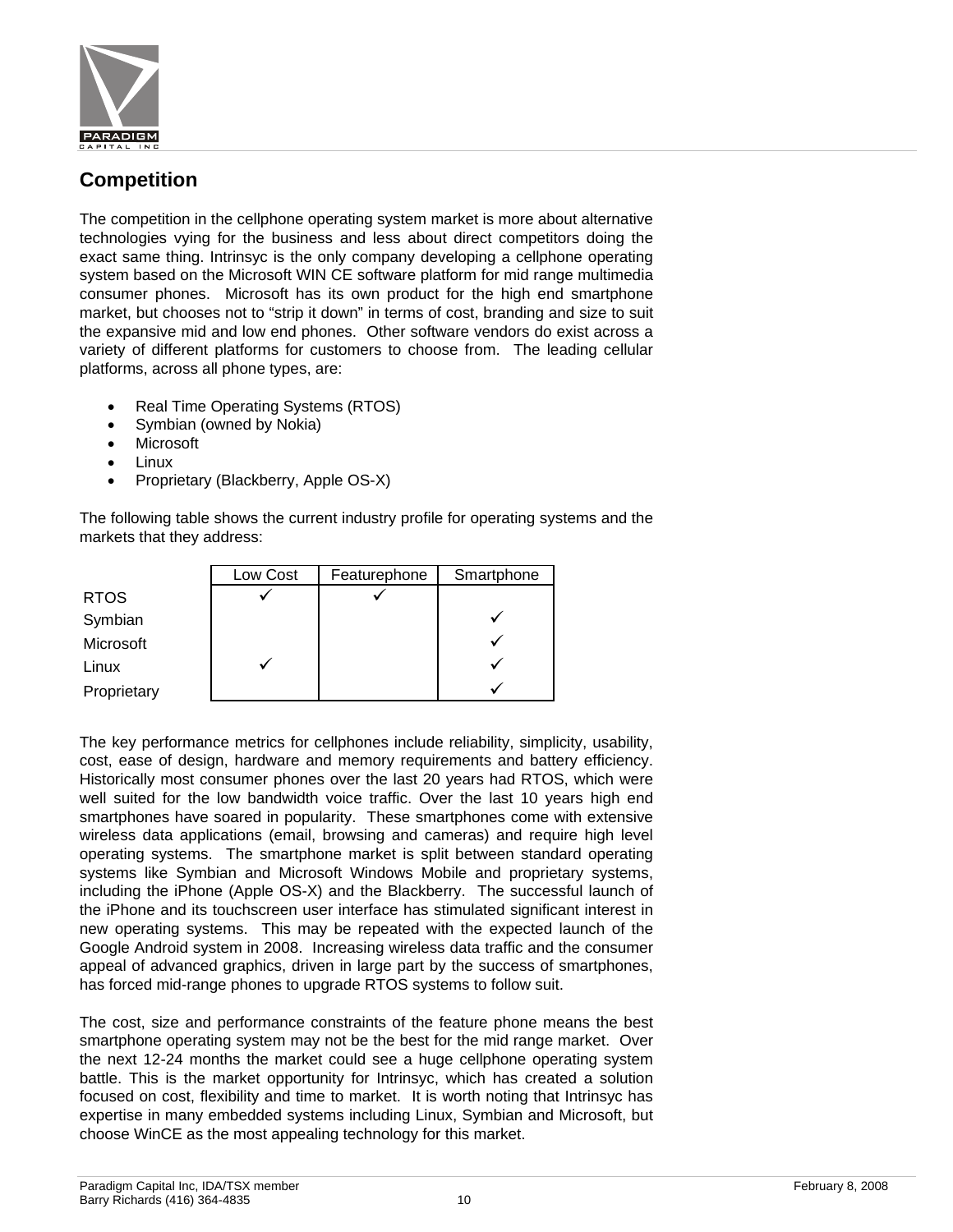

Historically, Motorola has been the most progressive handset vendor, experimenting extensively with Linux, Windows and other systems across all tiers of vendors. More recently, other vendors like Nokia have also stepped up their efforts, purchasing Trolltech (a Linux system developer), despite already owning Symbian and holding 40% market share in the total cellphone market. The strength of new operating systems was proven beyond any doubt with the iPhone and the OS-X operating system, which contains areas of significant innovation.

A number of vendors in the industry, including Intrinsyc, Wind River, SavaJe and Esmertec, license the source code (also known as the software kernel) for Linux or WinCE and build complete cellphone operating systems with development tools and customizable user interfaces. These solutions are then bundled with various chip suppliers (Intel, Texas Instruments, Samsung, Freescale and Agere), making the solutions effectively "plug and play" for the cellphone makers.

The following highlights some of the main competitors in the higher level operating systems (excluding the proprietary systems) and the types of platform they support.

| <b>Microsoft</b>                                                          | Java                                                      | Linux                                                                                                                                            | Palm   | Symbian                          |
|---------------------------------------------------------------------------|-----------------------------------------------------------|--------------------------------------------------------------------------------------------------------------------------------------------------|--------|----------------------------------|
| Microsoft<br>Intrinsyc<br>Neonode<br>Emblaze<br>IHTC.<br>China Tech Faith | Esmertec<br>SavaJe<br>Aplix<br>TTPCom<br>Sun Microsystems | Trolltech<br><b>Wind River</b><br>Empower<br>MontaVista<br>Acess<br>OpenMoko<br>Mizi Research<br>la la Mobile<br>Open Plug<br><b>Purple Labs</b> | Access | <b>UIQ Technology</b><br>Symbian |

*Source: Paradigm Capital* 

Both cellphone makers and cellular carriers have important choices about systems design, which include decisions on operating systems and system platforms. Historically cellphones were built on proprietary platforms inherent to each manufacturer or using legacy real time operating systems (RTOS). With the largest handset makers moving to outsourced design and production, these decisions now fall to the ODMs. ODMs often work with various OEMs and need to add more functionality (beyond simple voice) while also decreasing the time to market and the cost of the bill of materials. Furthermore, the carriers are increasingly involved in the decision making on aesthetics and functionality, demanding more customization for each phone, pushing beyond the capabilities of the old real time operating systems. The number of new handsets introduced each year worldwide is astounding, which is also forcing the use of more standardized operating system design tools.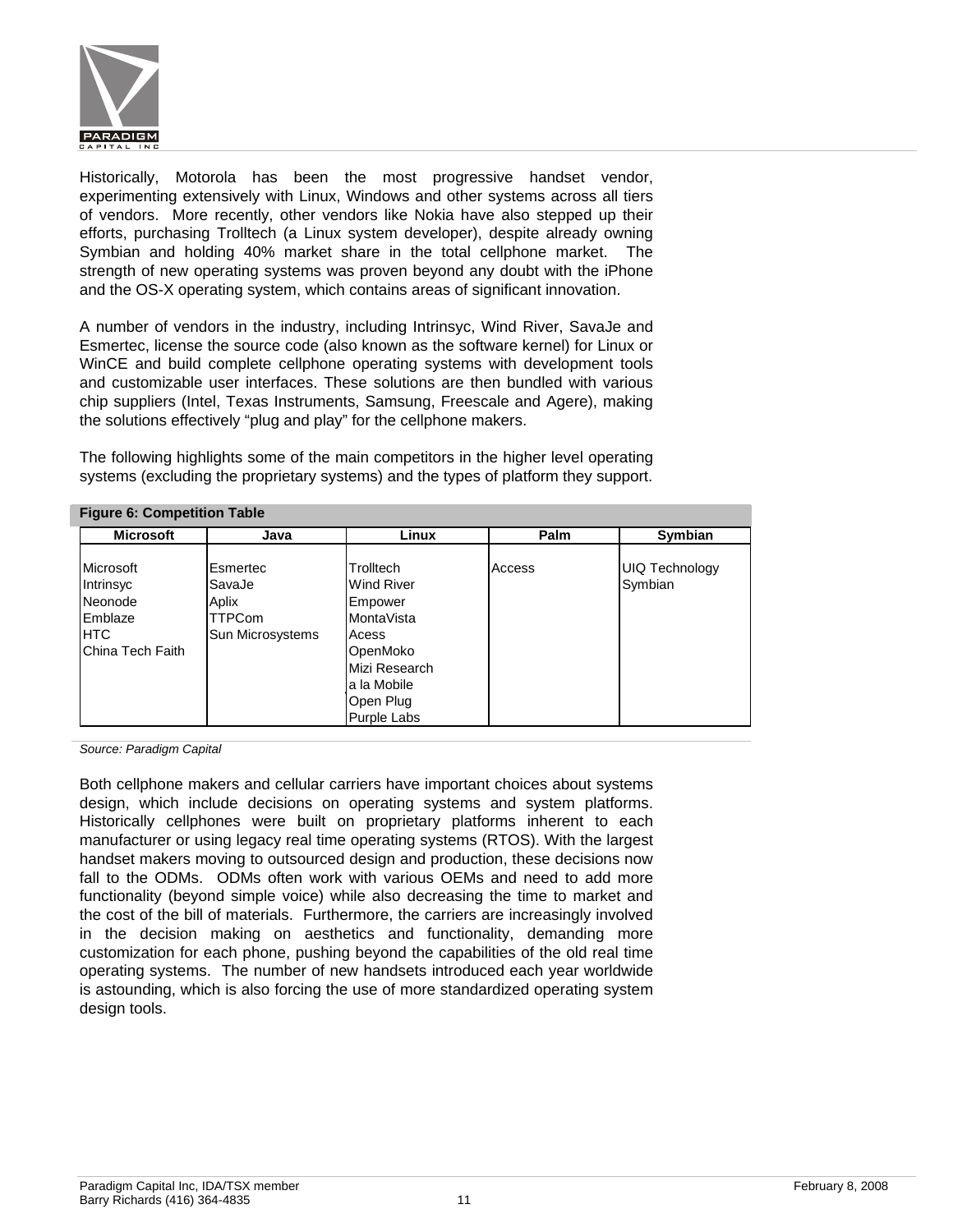

### **Management**

Over the last two years, management at Intrinsyc has seen an enormous change. The biggest change occurred in 2006, with the Company's long time CEO Derek Spratt stepping down to be replaced by a new CEO, Glenda Dorchak, a Board member and a former Intel executive. Other personnel changes occurred in 2007 with the departure of then CFO Andrew Morden, replaced by David Fischer, formerly of MDSI Mobile and the additions of Souheil Gallouzi formerly of Qualcomm and Mark Longo, General Counsel, formerly of Datawire. Long time Chief Technology Officer Randy Kath, formerly Director of the Mobile division at Microsoft and chief architect of Soleus, remains with the company. The senior management team is as follows:

- Glenda Dorchak, CEO
- Mark Johnston, Executive Vice President Worldwide Sales
- David Fischer, Acting CFO
- Randy Kath, Chief Technology Officer
- Souheil Gallouzi, Vice President Mobile Products
- David Manuel, Executive Vice President Engineering Services
- Mark Longo, General Counsel

The Company's board of directors includes 7 individuals, with just one insider, Glenda Dorchak. The Company's independents include George Duguay (a consultant and director at Genesis Microchip), Phil Ladouceur (former executive at Rogers, Bell Canada International and MetroNet) Joe Heel (former Sun Microsystems Executive and McKinsey & Co Partner), Ketan Kamdar (Vice President at Broadcom), Thomas Bitove (well known entrepreneur) and Robert Gayton (VP Finance at Western Copper and also the lead director of ICS).

Management and directors own a modest stake in the Company, with approximately 0.8m shares or less than 1% of the Company.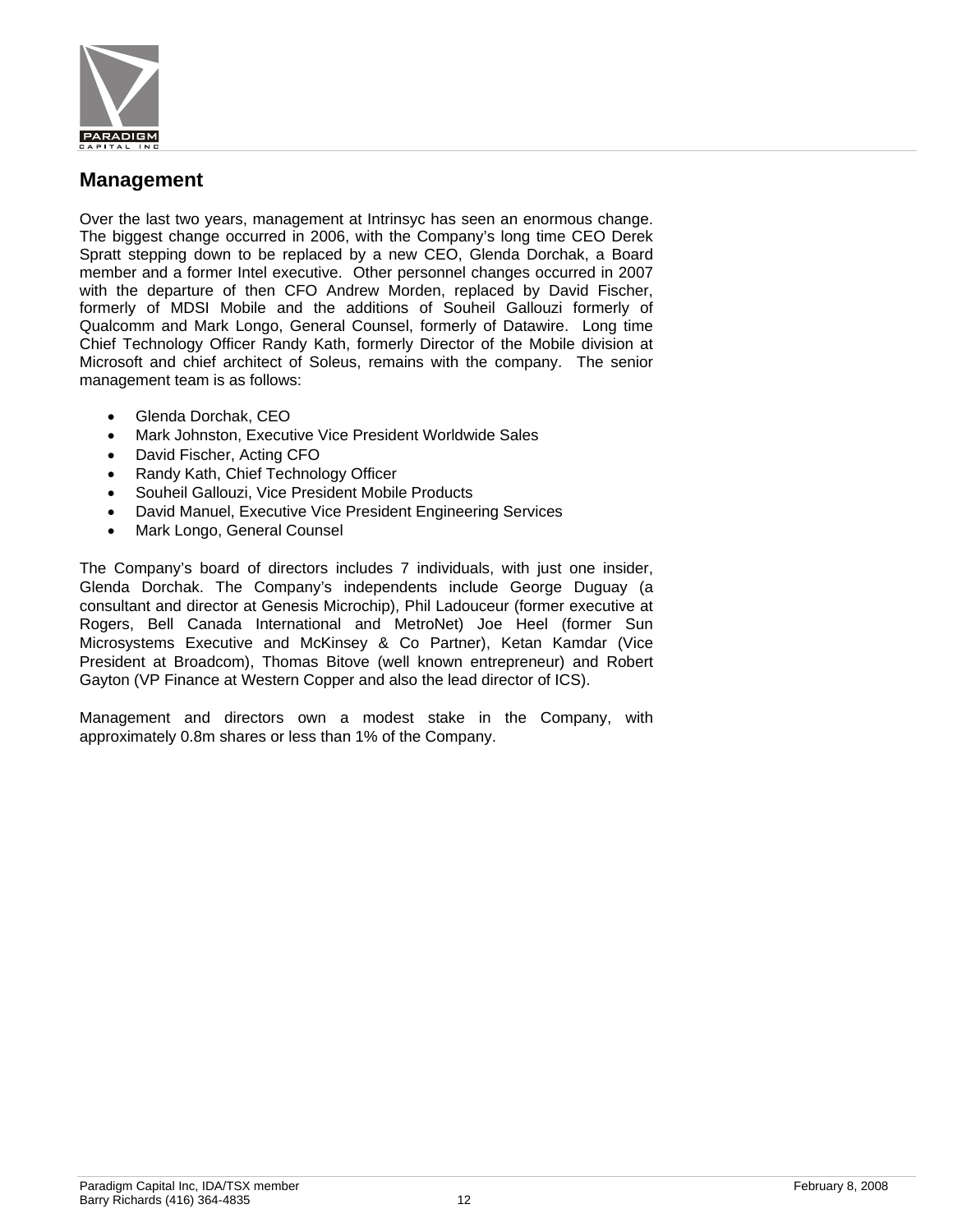

### **Q4 Financial Highlights**

On November 8th 2007, Intrinsyc reported its Q4 and FY07 results. The results continue to reflect the early stage of the rollout for Soleus, with significant Soleus related expenses (\$3m in Q4) and little to no related revenues. In Q4 the company generated total revenues of \$4.5m, down 8% y-o-y and 11% sequentially as some legacy services were phased out, with a loss of \$4.1m down from \$4.4m last quarter and a year ago. The following table outlines the highlights and the trends in some major financial indicators:

| <b>Figure 7: Q4 Results Summary</b> |          |          |          |            |            |  |
|-------------------------------------|----------|----------|----------|------------|------------|--|
|                                     |          |          | % Change |            |            |  |
|                                     | Q4/F2007 | Q3/F2007 | Q4/F2006 | Q3/F2007   | Q4/F2006   |  |
|                                     |          |          |          |            |            |  |
| Revenue (US\$)                      | 4.537    | 5.112    | 4.924    | $-11.3%$   | $-7.9%$    |  |
| Gross Margin (%)                    | 49.1%    | 51.8%    | 46.7%    | $-2.7%$    | 2.4%       |  |
| <b>Operating Expense</b>            | 5.891    | 6,103    | 6.126    | $-3.5%$    | $-3.8%$    |  |
| Operating Income                    | (3,665)  | (3,455)  | (3,827)  | <b>NMF</b> | <b>NMF</b> |  |
| Net Income                          | (4, 109) | (4,383)  | (4, 430) | <b>NMF</b> | <b>NMF</b> |  |
| EPS - basic **                      | (S0.03)  | (S0.05)  | (S0.05)  | <b>NMF</b> | <b>NMF</b> |  |

*Source: Company, Paradigm Capital* 

Gross margins remained fairly steady in the 50% range. Operating expenses decreased to \$5.9 million, down 4% sequentially and down 4% y-o-y, as the Company continues to pursue its new and existing product lines. This combination of lower revenues and lower opex costs translated into a slightly lower operating loss of \$4.1m versus \$4.4m last quarter and \$4.4m a year ago. Again, this performance is somewhat misleading given the significant investment and the lack of significant revenues from Soleus (expected in 2008).

Some of the key points in the quarter and for the year include:

- The Company plans to switch its year end from August to December and will switch to US\$ reporting. ICS will report a four month stub period ending March  $31<sup>st</sup>$ , 2008.
- Product mix was split 10% software, 5% hardware and 85% services for FY07. The product split in Q4 was 13%/3%/84% respectively.
- The first Soleus revenues were recognized in the quarter (\$81k) from two license deals
- Headcount was slightly over 200
- Soleus operating expenses totaled \$2.9m in the quarter
- Geographically, 56% of revenues came from the US, 6% from Canada, 37% from Europe and 1% from the rest of world.
- The top customer represented 26% of the total, with the next two largest customers representing 24% and 6% respectively.
- Company plans to shut down its UK office, which will reduce operating expenses by \$2m annually.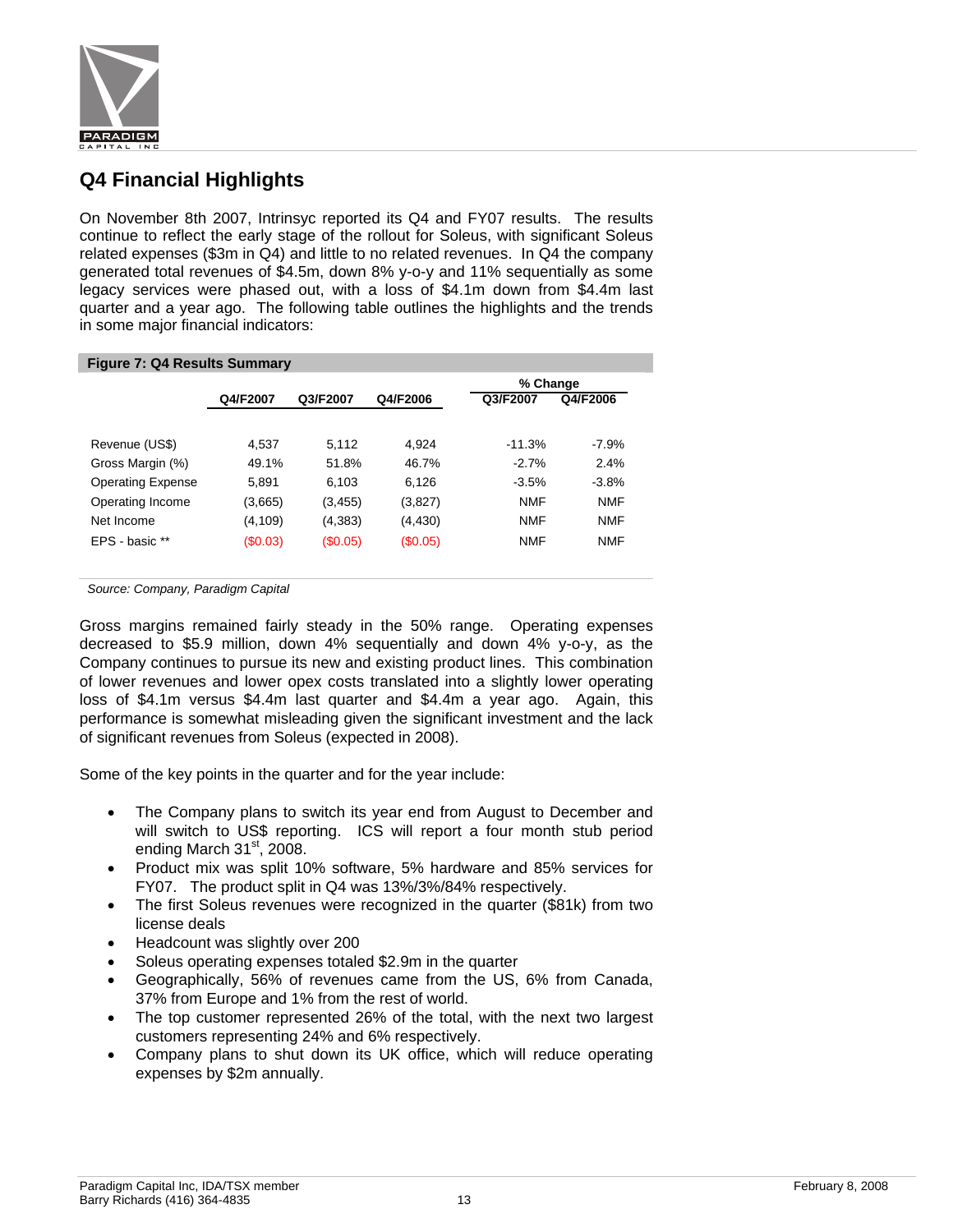

#### **Outlook for Soleus**

Intrinsyc currently has 5 Soleus design wins, all of which should generate revenues in 2008. The Company is also targeting one new design win per quarter this year and growing over time. We believe design wins could range from 250k units to multiple millions of units per year or \$1-10m per year in revenues. Even individual design wins will see varying levels of annual revenues as unit shipments ramp up and then subsequently decline to end of life.

Overall, we are modeling Soleus revenues of \$4.75m in FY08 (~1.5m units and ending the year with 10 revenue generating designs), \$17m in FY09 (~6m units and 17 revenue designs) and \$35m in FY10 (~14m units and 25 revenue designs). As shown in Appendix 2, we are modeling total revenues of \$20m in FY08, \$34.5m in FY09 and \$55m in FY10 including engineering services and Soleus.

### **Balance Sheet**

Intrinsyc has a strong balance sheet having raised \$20 million in May of 2007 and having just announced a \$30m in February 2008. We have included a quarterly balance sheet and an annual cashflow statement in Appendix 2. In our forecasts the Company does not need to raise additional cash in the forecast period.

At the end of the last quarter the balance sheet is straight forward, with \$19.6m in cash (down \$1.8m in the quarter), \$3.1 million in accounts receivable, \$0.5m in prepaid expenses, \$1.5m in fixed assets, \$14.2m in intangible assets and \$0.4m in other long term assets.

On the liability side, the Company had \$3.6m in accounts payables, \$0.4m in income tax payables, \$0.7m in deferred revenues and \$0.2m in other long term liabilities. The Company's total shareholders equity stands at \$34m or \$0.29 per share, although excluding goodwill reduces book value to just \$20m or \$0.17 per share.

It is worth noting that the Company has 7.7m options outstanding at year end with a weighted average exercise price of \$0.79, of which 4.0m have vested with a weighted average exercise price of \$0.88. Another 1.5m options are available under the existing employee share option plan, which could be granted without shareholder approval. The options vest over a three year period and have a 5 year term.

The Company also has 21.5m share purchase warrants outstanding with an average price of \$0.92. If exercised the existing purchase warrants would generate \$19.8m in additional cash with 18.4% dilution to existing shareholders. The vast majority of these warrants expire in March 2010.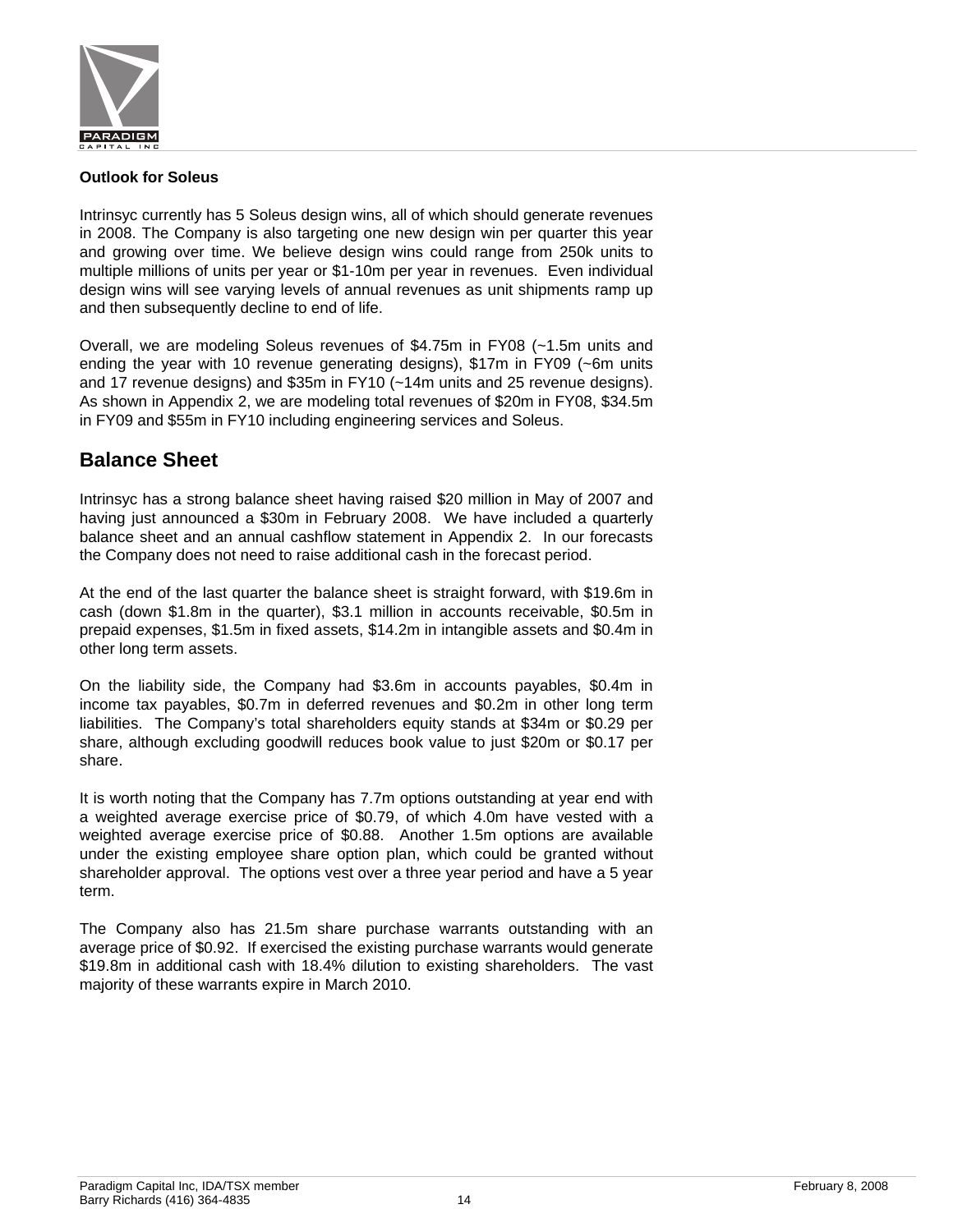

### **Risks**

Intrinsyc is aggressively pursuing a new product and a new market opportunity, which carries a higher than normal risk profile. The key risks today relate, in our opinion, to competition, long design win cycles, customer concentration, reliance on WinCE and managing growth in an R&D intensive business. These risks are discussed in more detail as follows:

### **1. Reliance on WinCE**

While the advantages of partnering with Microsoft are vast, the reliance on WinCE does pose a risk. Fortunately, Intrinsyc has considerable expertise in Windows Mobile, Symbian and Linux and could grow organically or through acquisitions into those markets. The Company has a clear focus on WinCE today but would require significant cash and people resources to develop new software platforms in-house. Longer term, we look for ICS to announce more formal plans to add new platforms.

### **2. R&D Intensive Business**

Intrinsyc has invested considerable sums of money in Soleus, highlighting the significant amount of development work necessary to compete in the handset software business. R&D grew from \$1.5m in FY04 to \$11m in FY06 and \$12m in FY07. This investment forced Intrinsyc to raise money on a number of occasions in the past and to dilute early shareholders (from 40m shares in 2004). With 119m shares outstanding today, ICS has limited its share price leverage and will be hard pressed to generate significant EPS. Nevertheless, we are pleased to see Intrinsyc realizing real success in the sales and marketing phase of Soleus' evolution. And given the enormity of the total addressable market it is our opinion that ICS will become a very meaningful player.

### **3. Long Design Win Process**

Most shareholders of Intrinsyc are already well aware of long sales cycles that can be standard in the cellphone design win process. Fortunately, follow-on design wins with the same customers appear to have a much shorter duration. Also given the recent flow of design wins it is fair to assume that the missionary selling done in 2006 and 2007 was the most difficult and it only gets easier from here.

### **4. Customer Concentration**

Today, Intrinsyc's top two engineering services customers represent about 50% of revenues and going forward we will continue to see a high customer concentration even as Soleus ramps. The design win model offers considerable revenue and earnings leverage but we are likely to see revenues from only a handful of OEM's in 2008. This means revenues in 2008 and 2009 are likely to be lumpy and we could theoretically see some volatility and variability in those numbers. Contractual commitments will protect us from some of the downside risk but short life cycles for most phones means ICS will need to continue its winning ways.

### **5. Competition**

The biggest challenge for Intrinsyc is the competition from alternative technologies like Symbian, Linux and Android. These technologies also face the challenge of replacing in-house proprietary systems and RTOS vendors who are deeply entrenched with existing handset vendors. Fortunately the success of smartphones and the outsourcing of handset design and production has accelerated the adoption of new data enabled phones and the related data focused operating systems.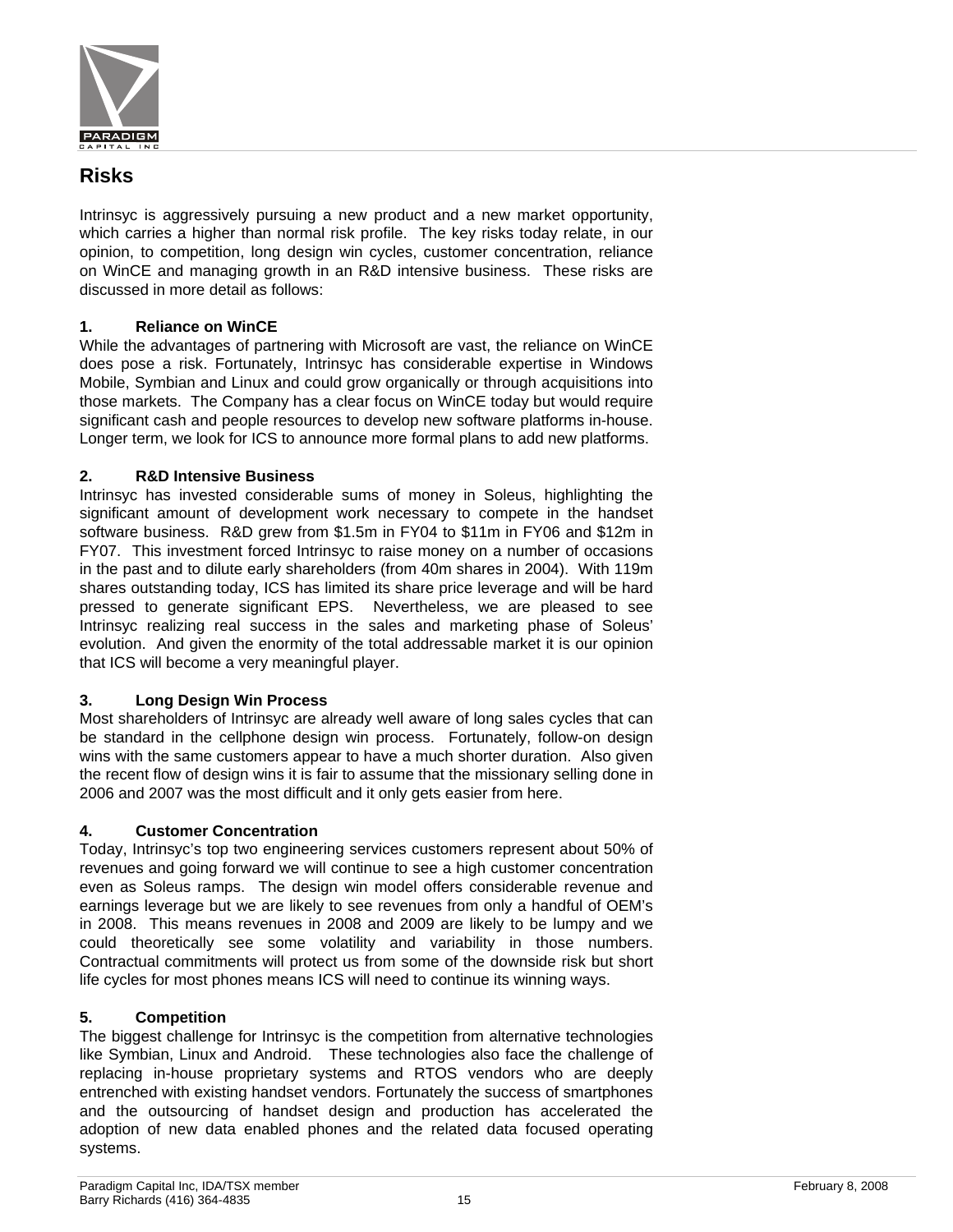

### **Valuation and Recommendation**

Intrinsyc is a difficult company to value given the early stage nature of Soleus, in which the Company has invested heavily. The combination of its solid consulting/licensing business and the new higher profile software business is a good one. In particular, we think the new Soleus software business is highly leverageable based on potentially large design wins with the handset OEM's significant revenue and earnings leverage. Looking at the comparables, the industry appears to trade at a very wide range of of 1-7x sales, with only a handful of companies actually generating earnings.

The valuation metrics fluctuate noticeably with two tiers of valuations: 1x sales, 3- 7x sales. The overall average for the group that we have highlighted is 2.1x, well below the implied multiple on Intrinsyc's current combination of Soleus and engineering services businesses (7.3x).

The following comparable table highlights the various financial metrics for the wireless software universe:

| <b>Figure 0. Comparable Table</b> |             |              |                      |                                 |            |                    |                        |                        |
|-----------------------------------|-------------|--------------|----------------------|---------------------------------|------------|--------------------|------------------------|------------------------|
|                                   |             | <b>Price</b> | <b>Market</b><br>Cap | LTM<br><b>Revenues Earnings</b> | <b>LTM</b> | <b>Net</b><br>Cash | P/S<br><b>Multiple</b> | P/E<br><b>Multiple</b> |
|                                   |             |              | (\$m)                | (\$m)                           | (\$m)      | \$m\$              |                        |                        |
|                                   |             |              |                      |                                 |            |                    |                        |                        |
| <b>Bsquare</b>                    | <b>BSQR</b> | \$<br>5.43   | 54                   | 58                              | 2.2        | 12                 | 0.9                    | 24                     |
| Esmertec (CHF\$)                  | ESMN-SWX    | \$<br>8.80   | 193                  | 34                              | $-9.4$     | 7.0                | 5.7                    | na                     |
| Empower                           | EPT-V       | \$<br>0.58   | 21                   | $\Omega$                        | $-3.3$     | 0.1                | <b>NA</b>              | na                     |
| Infospace                         | <b>INSP</b> | \$<br>9.87   | 329                  | 303                             | $-13.0$    | 215.0              | 1.1                    | na                     |
| Openwave                          | OPWV        | \$<br>2.02   | 166                  | 257                             | $-92.0$    | 82.6               | 0.6                    | na                     |
| Radisys                           | <b>RSYS</b> | \$<br>10.26  | 228                  | 287                             | $-20.6$    | 2.5                | 0.8                    | na                     |
| Wind River Systems                | <b>WIND</b> | \$<br>8.20   | 716                  | 320                             | 0.0        | 100.8              | 2.2                    | na                     |
| Zi Corporation                    | <b>ZICA</b> | \$<br>0.82   | 42                   | 13                              | -4.6       | 6.5                | 3.2                    | na                     |
| Average                           |             |              |                      |                                 |            |                    | 2.1                    | 24                     |
| Intrinsyc                         | <b>ICS</b>  | \$<br>1.20   | 143                  | 20                              | $-17.0$    | 20.0               | 7.3                    | na                     |

**Figure 8: Comparable Table** 

*Source:Paradigm Capital* 

Specialized handset software vendors like Esmertec, Intrinsyc and Zi trade at premium sales multiples between 3-7x trailing 12 month sales. Other general telecom software vendors like Infospace, Openwave, Radisys and Bsquare trade at lower multiples in the 1.0x range. On an earnings basis, only one of the industry comparables is profitable, trading at 24x trailing earnings.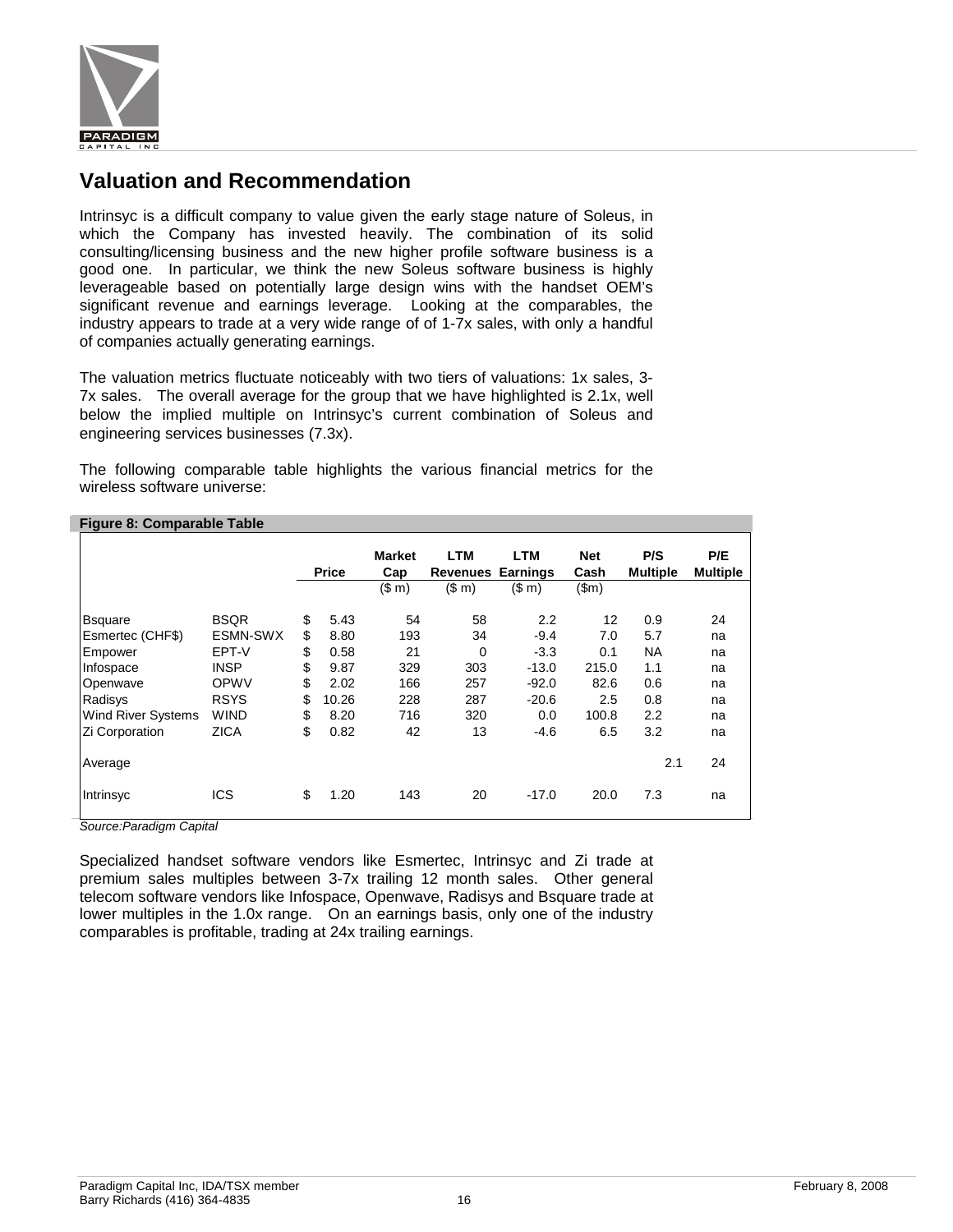

There have been a number of M&A transactions in this space recently and over the last five years. The most recent example is Nokia's plan to acquire Trolltech, a linux software operating system vendor, for \$153m announced in January 2008. The implied valuation metrics on the Trolltech deal is 3.25x trailing revenues, which is lower than the comparable average, possibly reflecting financial disappointments at Trolltech. Other examples include the acquisition of China MobileSoft by PalmSource for US\$16m in December 2004, followed by the acquisition of PalmSource by Access (from Japan) in September 2005 for US\$324m in cash (an 83% premium). Other deals included Sun Microsystem's acquisition of SavaJe in April 2007 (terms not disclosed), Google's acquisition of Android Inc. in July 2005 (terms not disclosed), Nokia's acquisition of Intellisync for US\$430m in November 2005 and Harmon's acquisition of QNX (from Ottawa) for \$138m in 2004. We believe that Intrinsyc is also a good take-out candidate, given its unique product and its market positioning. Likely acquirors could include Microsoft, Access, Nokia, HTC, Motorola, Symbian and/or Openwave.

Overall, we are excited about the potential for Intrinsyc's newest product and we expect the Company to raise its profile in the public markets considerably. As a result, we believe that Intrinsyc can easily trade as high as 5-10x sales on its announced Soleus design wins and 1-2x on its Engineering services business. This combination suggests a target price in the range of \$2.00 per share, implying significant upside on the stock. As such, we are initiating coverage with a Buy rating.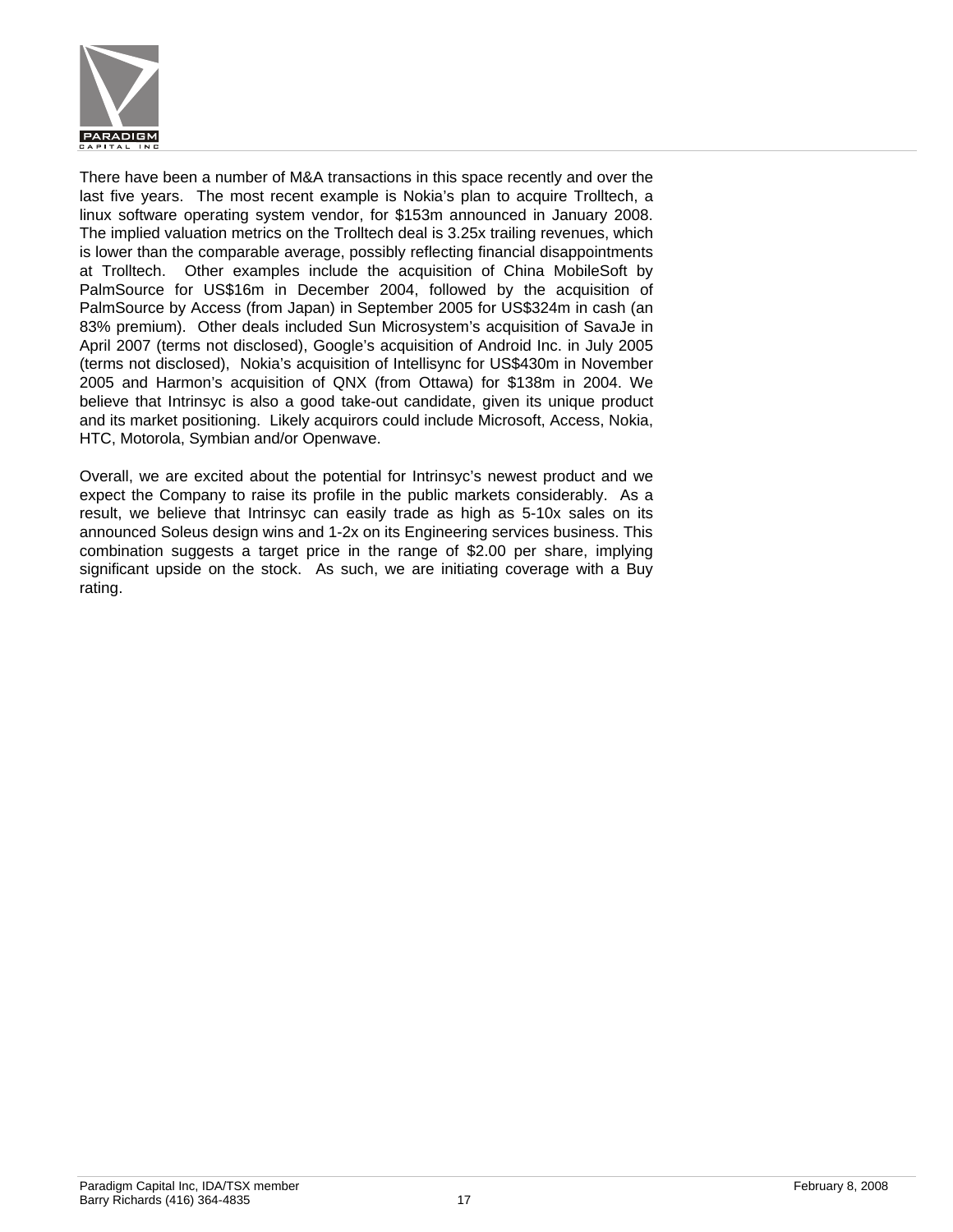

### **Appendix 1: Wireless Industry Background**

The wireless industry continues to blossom with exceptional growth in a period of long term expansion. In 2007, the industry passed through 2.5 billion subscribers and continues to grow at an annual rate in 15% range, worldwide (Figure 9). For the second year in a row, the cellular handset vendors shipped more than 1 billion units (Figure 10). This is a remarkable rate, having been sustained for more than 20 years with few signs of abating.

The market for devices and base station infrastructure to support this growth is also expanding, but the expansion is not always linear. There are now over 500 established wireless networks operated by more than 300 carriers worldwide. As the market continues to mature, we are seeing accelerating wireless data traffic and a more general trend to higher voice usage and lower rate plans. To accommodate the rapid change and to work within the frequency spectrum that is available, carriers are forced to look to new technologies and to new device orientations to accommodate the new traffic load. This is really the essence of the burgeoning demand for converged voice/data cellphones (smartphones and feature phones).



#### **Figure 9: Worldwide Cellular Subscribers (000's)**

*Source: Paradigm Capital* 

Looking back, we have evolved from first generation analog technologies (in the 1980's), through to second generation digital technology (in the 1990's) to third generation packet data technologies (in the 2000's) which now accommodates both voice and data simultaneously and equally. Nevertheless, the cellular universe remains split between two basic cellular technology platforms, CDMA and GSM and their respective technology upgrades.

Carrier spending has increased every year over the last 20 years, although it has leveled off the last 3 years. The base station spending has noticeably lagged the device growth, which is more closely aligned to the strong subscriber growth (shown above):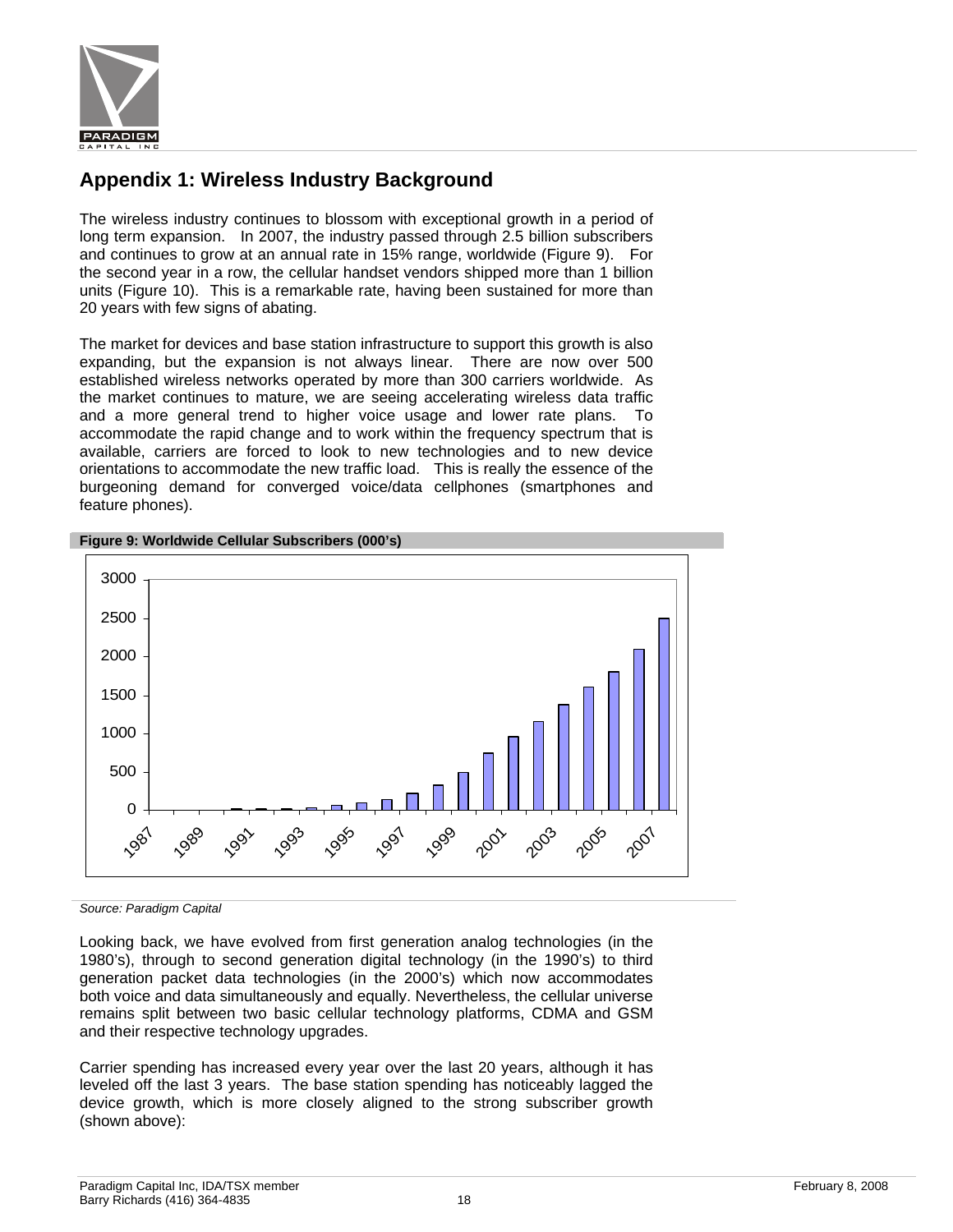



*Source: Paradigm Capital* 

### **The Evolution of the Cellphone**

The fastest growing market in the cellular handset market is the data centric phone, including both "Feature Phones" and "Smartphones". The exact definitions of a Feature phone and a Smartphone are a little ambiguous and the terms are often misused in our opinion. In the most basic sense, a smartphone is a PDA type device that offers both voice and data capabilities with its own keyboard. A feature is a low or mid range phone, with a more traditional phone form factor (flip phone or candy bar design), with more limited data functionality.

The following image highlights the broad generalization of feature phones and smartphones.

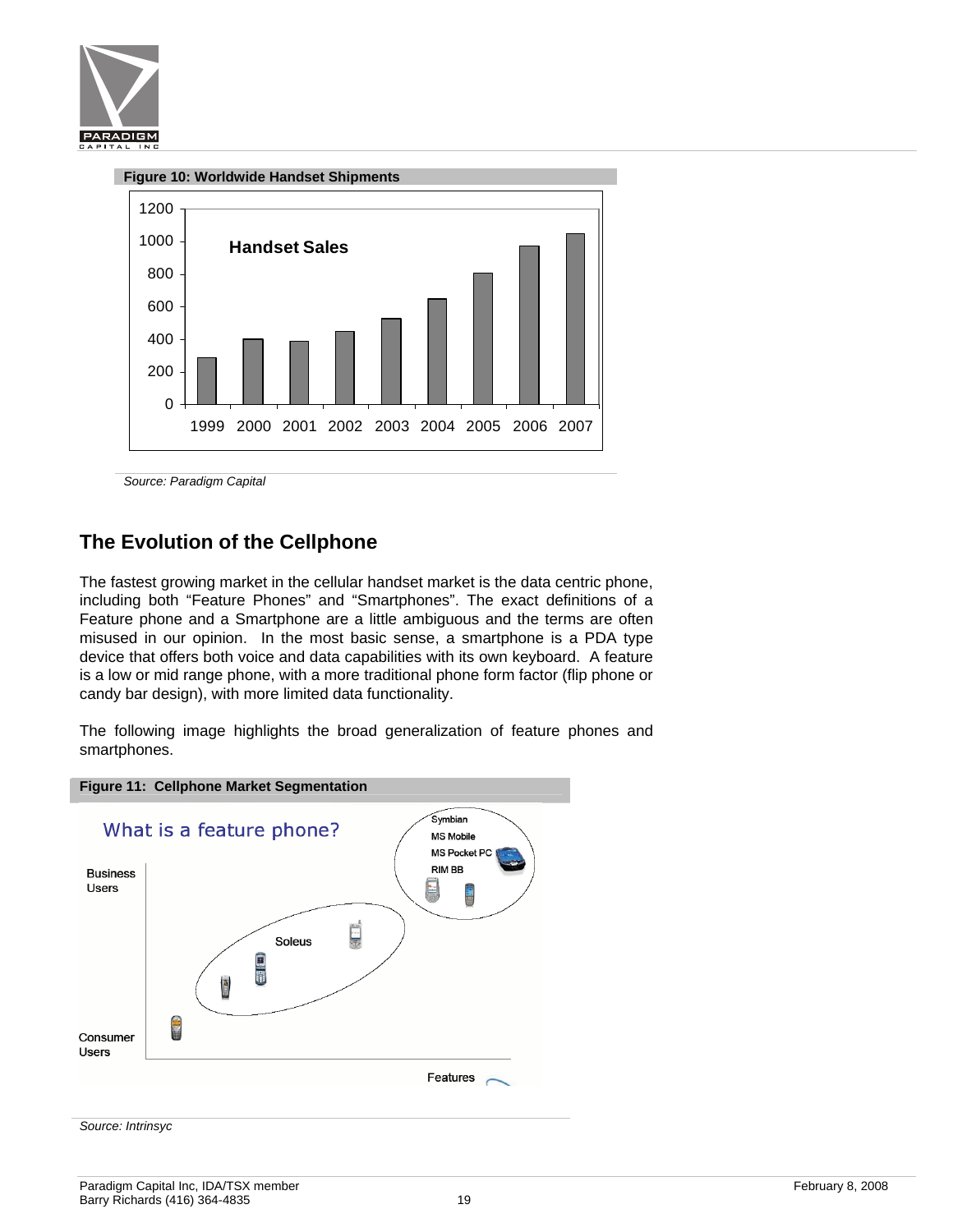

Over the last 3 years, we have seen a vast number of new feature phones and smartphone products coming to market, with a wide range of new features most notably multimedia functions, cameras, colour screens, Bluetooth and many others.

The smartphone has been instrumental in changing the cellphone landscape forever. These devices, like the Blackberry, have driven the wireless data traffic to record levels and have vastly increased the profitability of the carriers. The introduction of true broadband cellular networks capable of more than 1 Mbps of throughput has also changed the landscape forever. Over the last 10 years, we have seen a more than 1,000x increase in cellular throughput and many new cellular applications are now possible for the first time (video streaming, internet browsing, video surveillance just to name a few).

Cellphones now come in a variety of shapes and sizes, thanks in part to a range of choices in operating systems, which drive the data functionality of the devices.

A handful of the more successful smartphones are illustrated in the following picture, which started the ball rolling for wireless data and opened the door for higher level operating systems:

#### **Figure 12: Popular Smartphones**



*Source: Paradigm Capital* 

Many of these devices featured push-type email, Web browsing, SMS, MMS and Instant Messaging capabilities. A typical hardware configuration for these devices included a full QWERTY keyboard, a 200-300 MHz processor, 48 MB of flash memory, an integrated microphone and speaker-phone capability, USB connections and synchronization with Microsoft Outlook through Intellisync or ActiveSync software. The biggest challenges and limitations in design of handsets continues to be a small screen size, a limited battery life, the modest data rates of the network, high heat dissipation requirements, the need for decreasing production costs and increasingly smaller form factors of the device itself. These challenges are compounded by a very short product life cycle of just 6-18 months.

Feature phones represent approximately 25-40% of the total market, with low end low cost phones now representing the bulk of the market in terms of volume at ~50-70% share. We believe the leading smartphone providers today are Research in Motion, HTC of Taiwan, Apple and Palm. By our estimation, taking into account the RIM, HTC, Apple and Palm shipments, approximately 20-25m smart phones shipped in 2007. This makes up just 2%, of the 1 billion unit (~\$200 billion) cellphone market, albeit double the percentage in 2006.

The following table highlights the leading cellphone vendors and their respective market share positions in the total handset market over the last three years.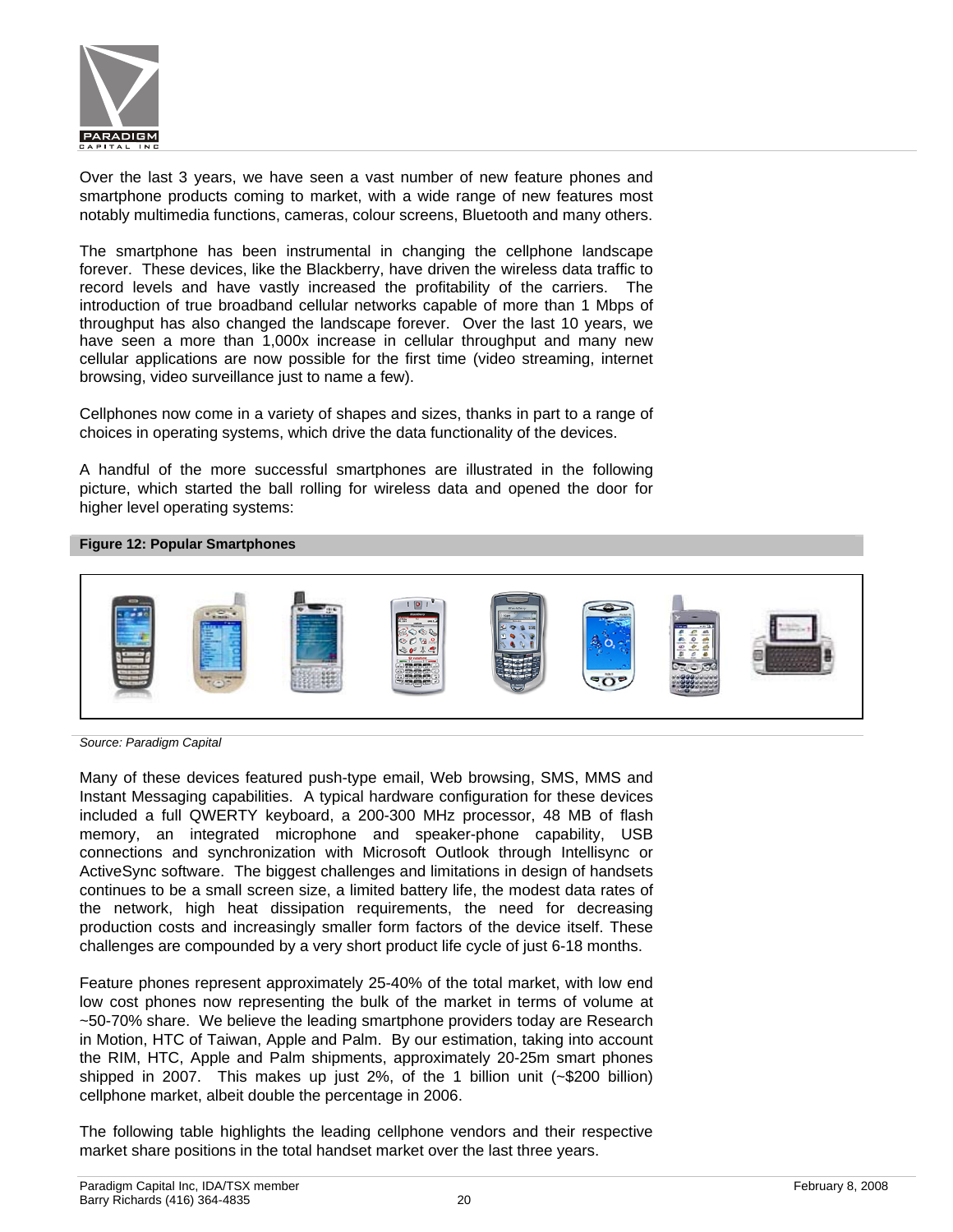

|                    | 2005  | 2006 Q1 2007 |      |       | Q2 2007 |       | Q3 2007 |       | Q4 2007 |       | 2007  |
|--------------------|-------|--------------|------|-------|---------|-------|---------|-------|---------|-------|-------|
| 1 Nokia            | 265.2 | 348          | 91.1 | 38.1% | 100.8   | 38.0% | 111.7   | 38.9% | 134.3   | 40.2% | 438   |
| 2 Motorola         | 146   | 217 l        | 45.4 | 19.0% | 35.5    | 13.4% | 37.2    | 13.0% | 41.1    | 12.3% | 159   |
| 3 Samsung          | 102.9 | 118          | 34.8 | 14.6% | 37.4    | 14.1% | 42.6    | 14.8% | 46.8    | 14.0% | 162   |
| 4 LG               | 54.9  | 64           | 15.8 | 6.6%  | 19.1    | 7.2%  | 21.9    | 7.6%  | 23.7    | 7.1%  | 81    |
| 5 Sony Ericsson    | 51.1  | 65           | na   | na    | na      | na    | 25.8    | 9.0%  | 31.1    | 9.3%  | 103   |
| Others             | 190.7 | 191          | 51.9 | 21.7% | 72.2    | 27.2% | 47.8    | 16.6% | 57.1    | 17.1% | 191   |
| <b>Total Units</b> | 810.5 | 1.020        | 239  |       | 265     |       | 287     |       | 334     |       | 1,125 |
| (millions)         | 22%   | 26%          |      |       |         |       |         |       |         |       | 10%   |

#### **Figure 13: Worldwide Handset Shipments (millions of units)**

*Source: Paradigm Capital* 

### **Microsoft and the Wireless Market**

Microsoft has been working hard to break through in the wireless industry for the past 10-15 years. Microsoft has two areas of interest in the wireless business, namely, the embedded system software and the cellphone operating systems. The introduction of a formal "Handheld PC" operating system platform in 1996 marked MSFT's first commercial foray into the space. Microsoft's offering in the embedded software code is Windows CE, which Microsoft has used for all of its wireless operating systems. Since then Microsoft has developed a number of different operating systems platforms as shown below in Figure 14. These high level platforms include the "Palm Size PC", the "Pocket PC" and the "Smartphone" branded as: "Mobile 2000 & 2002" and more recently "Windows Mobile". These systems come with very specific technical specifications including extensive, predefined Microsoft branding as discussed in more detail on the next page.

The following graph highlights Microsoft's various operating system platforms in the wireless space over the years.



*Source: Paradigm Capital*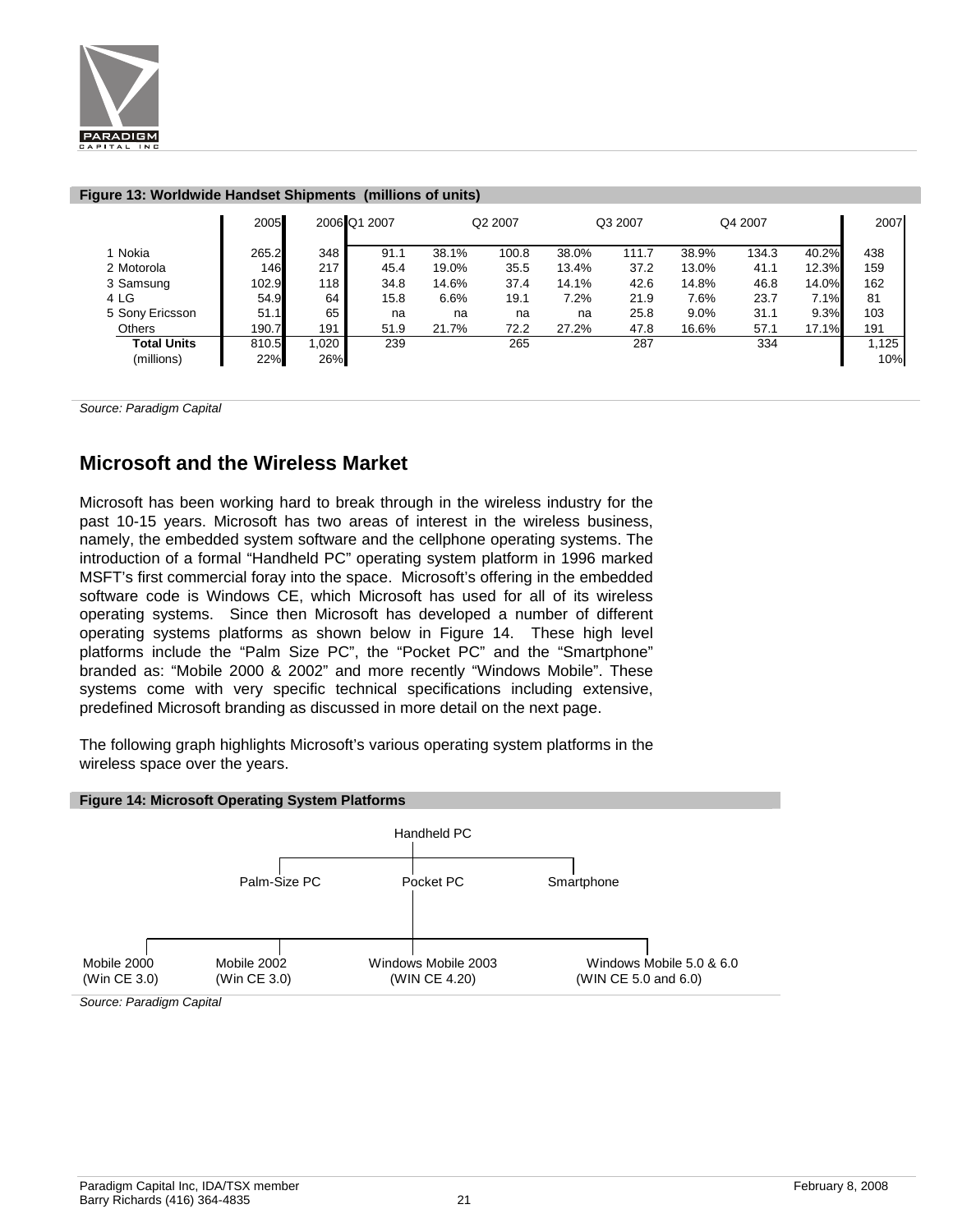

The software giant currently fields two main embedded operating systems: Windows CE and Windows XP. The Windows CE platform is a more componentized version of XP and is better suited for cellphones and other small form factor computing devices. Windows XP is primarily designed for computers, servers and other high end networking devices and will not be discussed any further in this report. Win CE has evolved over the years through various versions and is currently available in versions 6.0 and 6.1.

Microsoft's current focus in the handset business is Windows Mobile, aimed at the Smartphone market. Windows Mobile combines Windows CE and a run-time environment known as the NET Compact Framework. Leading hardware vendors that support these Microsoft platforms include HTC, HP, Dell, Toshiba, Fujitsu, Siemens, ViewSonic, Acer and Philips.

These hard rules have helped to create opportunities for others, like Intrinsyc, to develop other WinCE based operating systems with lower costs, smaller memory requirements, greater design flexibility and the ability to incorporate non Microsoft software applications. All of the past and present Microsoft operating systems have their own software code and a very detailed set of technical specifications. These specifications include processor power, form factor, operating system (including colour, format and selected icons), branding, software applications, screen resolution, keyboard configuration, connectivity slots, memory size, telephony components, possible hardware peripherals and many other technical specifications. Microsoft offers very little to no flexibility on these platforms and the platforms favor Microsoft in terms of branding and the types of applications running on the devices. The following figure shows the different user interfaces and graphical representations used by Windows Mobile over the last 10 years.



**Figure 15: The Evolution of the Microsoft Wireless Operating Systems** 

*Source: Microsoft, Paradigm Capital*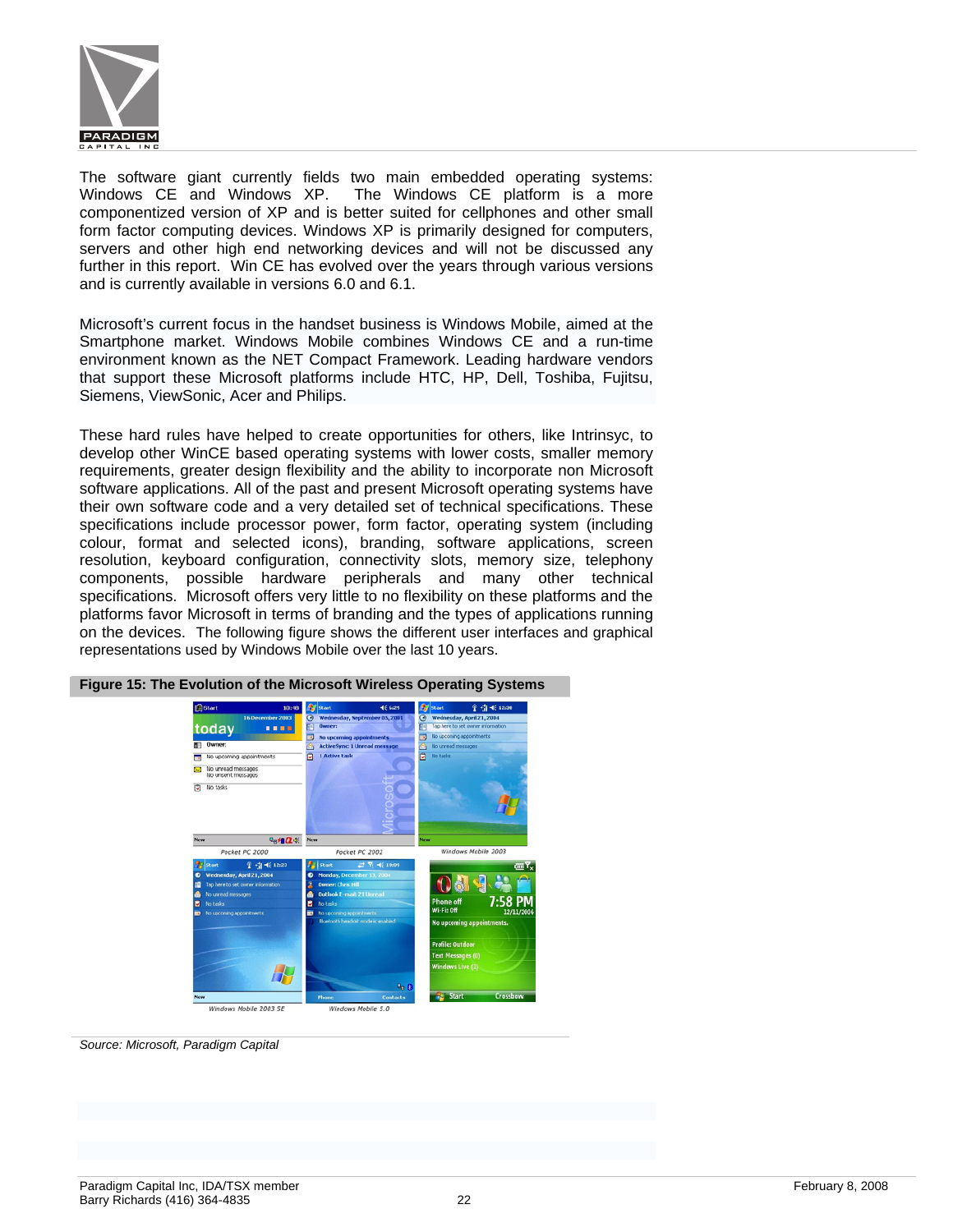

#### **WINDOWS CE**

Windows CE was designed to be a single, easy-to-maintain operating system, ideal for wireless devices. The code was designed for equipment vendors looking to reduce the bill of materials by reducing the memory requirement, the power of the processor, and the supported peripherals, but at the same time include support for the latest operating system technologies.

Without a standard operating system, handset vendors were historically forced to rewrite software such as messaging or games, for each new phone, tying up developers and limiting innovation. Windows CE's source code is open to developers, giving them the ability to examine the software, modify its functionality and allowing them to "port" it to a specific hardware design.

The operating system itself is a combination of vendor supplied drivers written in C or Assembler language and the kernel written exclusively in C. The Windows CE kernel provides memory management, preemptive multitasking and interrupt handling. On top of the kernel sits the graphical user interface (GUI), including the software applications, and the telephony components.



The following diagram illustrates the history of Win CE, since its origins in 1996:

*Source: HPC Factor.com*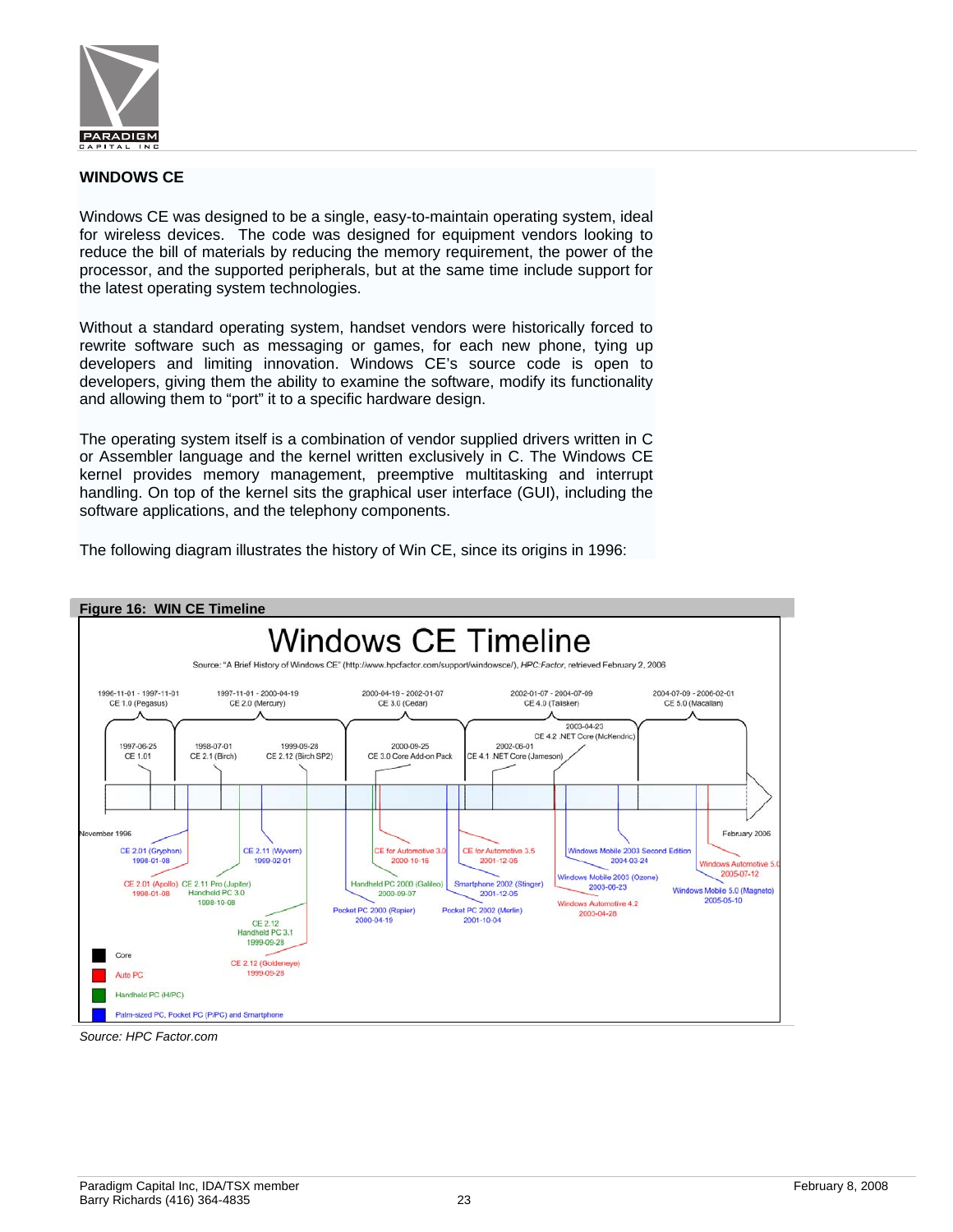

# **Appendix 2: Intrinsyc Financial Statements**

| <b>Figure 17: Income Statement</b> |               |               |               |               |                |                 |                 |                 |  |  |  |
|------------------------------------|---------------|---------------|---------------|---------------|----------------|-----------------|-----------------|-----------------|--|--|--|
| (in C\$ 000s) CAN GAAP             | <b>Actual</b> | <b>Actual</b> | <b>Actual</b> | <b>Actual</b> | <b>Stub</b>    | <b>Estimate</b> | <b>Estimate</b> | <b>Estimate</b> |  |  |  |
| Fiscal year end August 31st        | <b>FY04</b>   | <b>FY05</b>   | <b>FY06</b>   | <b>FY07</b>   | <b>Dec-31</b>  | <b>FY08</b>     | <b>FY09</b>     | <b>FY10</b>     |  |  |  |
|                                    |               |               |               |               |                |                 |                 |                 |  |  |  |
| Revenue                            | 15,176        | 17,539        | 18,658        | 19,706        | 5,000          | 20,250          | 34,500          | 55,000          |  |  |  |
| Y/Y Change                         | 9.3%          | 15.6%         | 6.4%          | 5.6%          |                | 2.8%            | 70.4%           | 59.4%           |  |  |  |
| Q/Q Change                         |               |               |               |               |                |                 |                 |                 |  |  |  |
|                                    |               |               |               |               |                |                 |                 |                 |  |  |  |
| COGS                               | 8,927         | 9,081         | 11,318        | 10.034        | 2,500          | 8,435           | 8,638           | 5,500           |  |  |  |
| <b>Gross Profit</b>                | 6,249         | 8,458         | 7,340         | 9,672         | 2,500          | 11,815          | 25,863          | 49,500          |  |  |  |
| Gross Margin                       | 41.2%         | 48.2%         | 39.3%         | 49.1%         | 50.0%          | 58.3%           | 75.0%           | 90.0%           |  |  |  |
| R&D                                | 1,507         | 4,043         | 11,107        | 12,026        | 3,250          | 12,500          | 13,750          | 18,000          |  |  |  |
| % of Revenue                       | 9.9%          | 23.1%         | 59.5%         | 61.0%         |                | 61.7%           | 39.9%           | 32.7%           |  |  |  |
| <b>S,G&amp;A</b>                   | 5,878         | 7,194         | 8,865         | 11,810        | 4,000          | 13,600          | 17,500          | 22,000          |  |  |  |
| % of Revenue                       | 38.7%         | 41.0%         | 47.5%         | 59.9%         |                | 67.2%           | 50.7%           | 40.0%           |  |  |  |
| <b>Operating Expenses</b>          | 7,385         | 11,236        | 19,971        | 23,836        | 7,250          | 26,100          | 31,250          | 40,000          |  |  |  |
|                                    | 48.7%         |               |               |               |                |                 |                 |                 |  |  |  |
| % of Revenue                       |               | 64.1%         | 107.0%        | 121.0%        | 145.0%         | 128.9%          | 90.6%           | 72.7%           |  |  |  |
| Operating Income                   | (1, 136)      | (2,778)       | (12, 632)     | (14, 164)     | (4,750)        | (14, 285)       | (5,388)         | 9,500           |  |  |  |
| % of Revenue                       |               |               |               |               |                | $-70.5%$        | $-15.6%$        | 17.3%           |  |  |  |
|                                    |               |               |               |               |                |                 |                 |                 |  |  |  |
| <b>Interest Expense</b>            | $\Omega$      | (120)         | 692           | 609           | (225)          | (1,350)         | (1,000)         | (800)           |  |  |  |
| Depreciation                       | 1,098         | 825           | 1,471         | 821           | 300            | 1,123           | 1,335           | 1,600           |  |  |  |
| Writedowns                         | 623           | $\mathbf 0$   | $\mathbf{1}$  | $\Omega$      | $\overline{0}$ | $\mathbf 0$     | $\mathbf 0$     | $\mathbf 0$     |  |  |  |
| <b>FX Loss</b>                     | $\mathbf 0$   | 483           | 428           | 126           | $\overline{0}$ | $\mathbf 0$     | $\mathbf 0$     | $\mathbf 0$     |  |  |  |
| <b>Stock Based Compensation</b>    | $\Omega$      | 816           | 915           | 669           | 200            | 818             | 800             | 1,000           |  |  |  |
| Other Expense                      | (263)         | 215           | 124           | 294           | $\overline{0}$ | $\mathbf 0$     | $\mathbf 0$     | $\mathbf 0$     |  |  |  |
|                                    |               |               |               |               |                |                 |                 |                 |  |  |  |
| Pretax Income                      | (2,594)       | (4,997)       | (14,920)      | (16,682)      | (5,025)        | (14, 875)       | (6, 523)        | 7,700           |  |  |  |
| % of Revenue                       |               |               | $-80.0%$      | $-84.7%$      | $-100.5%$      | $-73.5%$        | $-18.9%$        | 14.0%           |  |  |  |
| Income Tax                         | (135)         | (17)          | 131           | 316           | $\overline{0}$ | 0               | 0               | $\mathbf 0$     |  |  |  |
| Tax Rate                           |               |               | $-0.9%$       | $-1.9%$       | 0.0%           | 0.0%            | 0.0%            | 0.0%            |  |  |  |
|                                    |               |               |               |               |                |                 |                 |                 |  |  |  |
| Net Income                         | (2,460)       | (4,980)       | (16, 394)     | (16,998)      | (5,025)        | (15,260)        | (6,651)         | 7,700           |  |  |  |
|                                    |               |               |               |               |                | $-75.4%$        | $-19.3%$        | 14.0%           |  |  |  |
|                                    |               |               |               |               |                |                 |                 |                 |  |  |  |
| <b>Shares</b>                      | 40,000        | 54,477        | 67,618        | 94,182        | 119,493        | 152,781         | 153,256         | 154,000         |  |  |  |
| <b>Fully Diluted Shares</b>        | 41,632        | 54,477        | 67,618        | 94,182        | 119,493        | 152,968         | 153,443         | 155,000         |  |  |  |
|                                    |               |               |               |               |                |                 |                 |                 |  |  |  |
| Proforma EPS (Ex Special Items)    | (\$0.06)      | (\$0.09)      | (\$0.24)      | (\$0.18)      | (\$0.04)       | (S0.10)         | (\$0.04)        | \$0.05          |  |  |  |
|                                    | (\$0.06)      | (\$0.09)      | (\$0.24)      | (S0.18)       | (\$0.04)       | (S0.10)         | (\$0.04)        | \$0.05          |  |  |  |

*Source: Company, Paradigm Capital*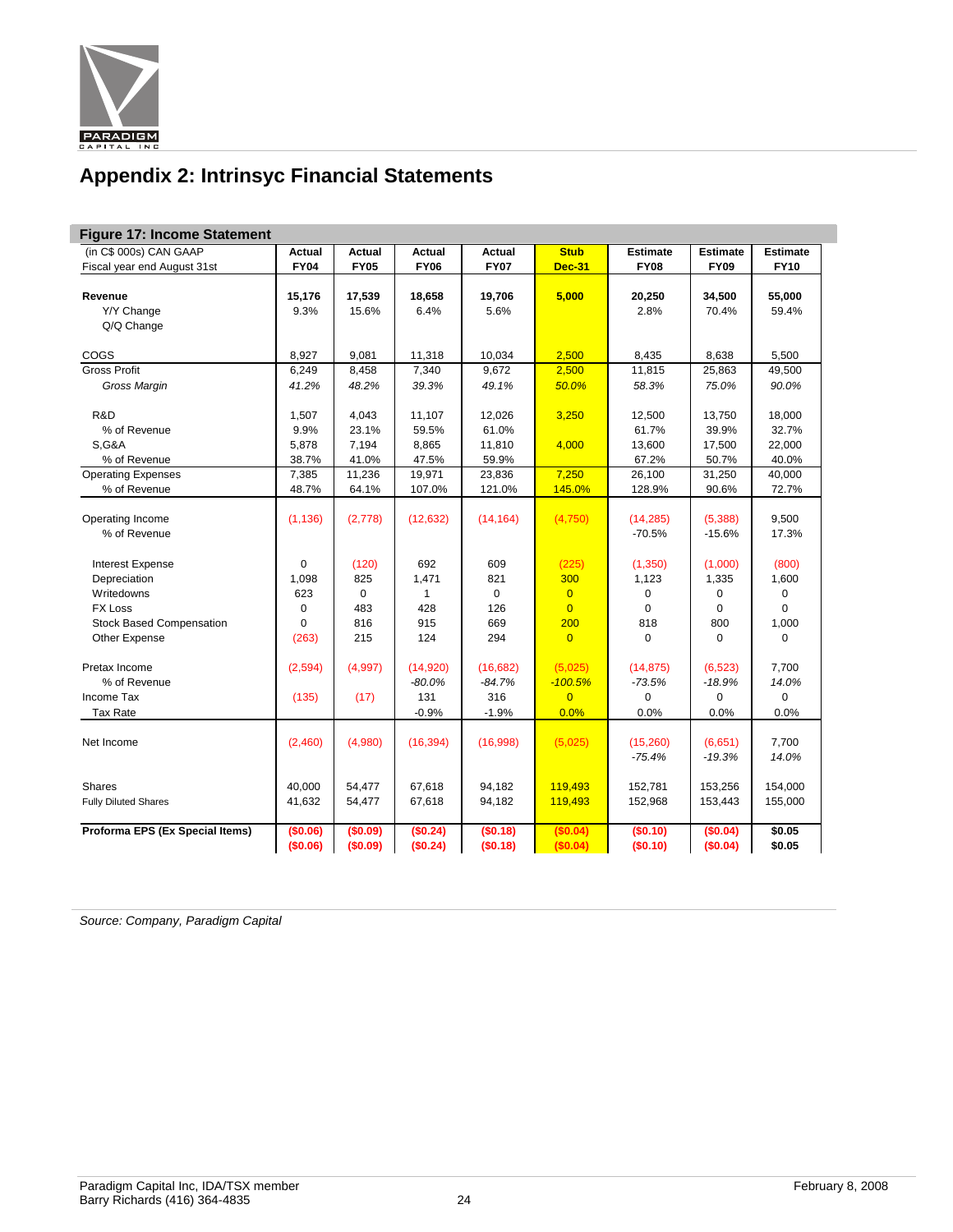

| <b>Figure 18: Balance Sheet Statement</b> |                |             |          |          |
|-------------------------------------------|----------------|-------------|----------|----------|
| Intrinsyc Software International Inc.     |                |             |          |          |
| January 30, 2008                          |                |             |          |          |
| <b>Balance Sheet</b>                      | 2004           | 2005        | 2006     | 2007     |
| (in C\$ 000s)                             | Q4             | Q4          | Q4       | Q4       |
| Fiscal year end August 31st               | Aug-04         | Aug-05      | Aug-06   | Aug-07   |
| Cash & Equivalents                        | 4,601          | 7,318       | 22,487   | 19,629   |
| <b>Short-Term Investments</b>             | $\Omega$       | $\Omega$    | $\Omega$ | $\Omega$ |
| <b>Accounts Receivable</b>                | 4,329          | 3,910       | 3,790    | 3,081    |
| Inventory                                 | 278            | 134         | 111      | 16       |
| <b>Prepaid Expenses</b>                   | 335            | 346         | 386      | 541      |
| <b>Total Current Assets</b>               | 9,542          | 11,708      | 26,774   | 23,267   |
|                                           |                |             |          |          |
| PP&E, Net                                 | 838            | 981         | 1,361    | 1,479    |
| Goodwill                                  | 14,190         | 14,190      | 14,190   | 14,190   |
| Intangible & Other                        | 1,443          | 1,213       | 1,134    | 397      |
| <b>Total Assets</b>                       | 26,013         | 28,091      | 43,458   | 39,333   |
|                                           | 2,032          | 2,790       | 4,011    |          |
| <b>Accounts Payable</b>                   |                | 263         | 219      | 3,563    |
| Income Tax Payable                        | 95<br>$\Omega$ | $\mathbf 0$ |          | 423      |
| Notes Payable<br><b>Deferred Revenue</b>  | 646            | 837         | 0<br>543 | 0<br>703 |
| Other                                     | $\Omega$       | $\Omega$    | $\Omega$ | 15       |
| <b>Total Current Liabilities</b>          | 2,772          | 3,890       | 4,772    | 4,704    |
|                                           |                |             |          |          |
| Other Long Term Liabilities               | 261            | 261         | 230      | 184      |
| Note Payable                              | $\Omega$       | $\Omega$    | 7,618    | 0        |
| <b>Total Long Term Liabilities</b>        | 261            | 261         | 7,848    | 184      |
| <b>Total Liabilities</b>                  | 3,034          | 4,152       | 12,620   | 4,889    |
| <b>Total Equity</b>                       | 22,979         | 23,939      | 30,839   | 34,444   |
| <b>Total Liabilities &amp; Equity</b>     | 26,012         | 28,091      | 43,458   | 39,333   |

*Source: Company, Paradigm Capital*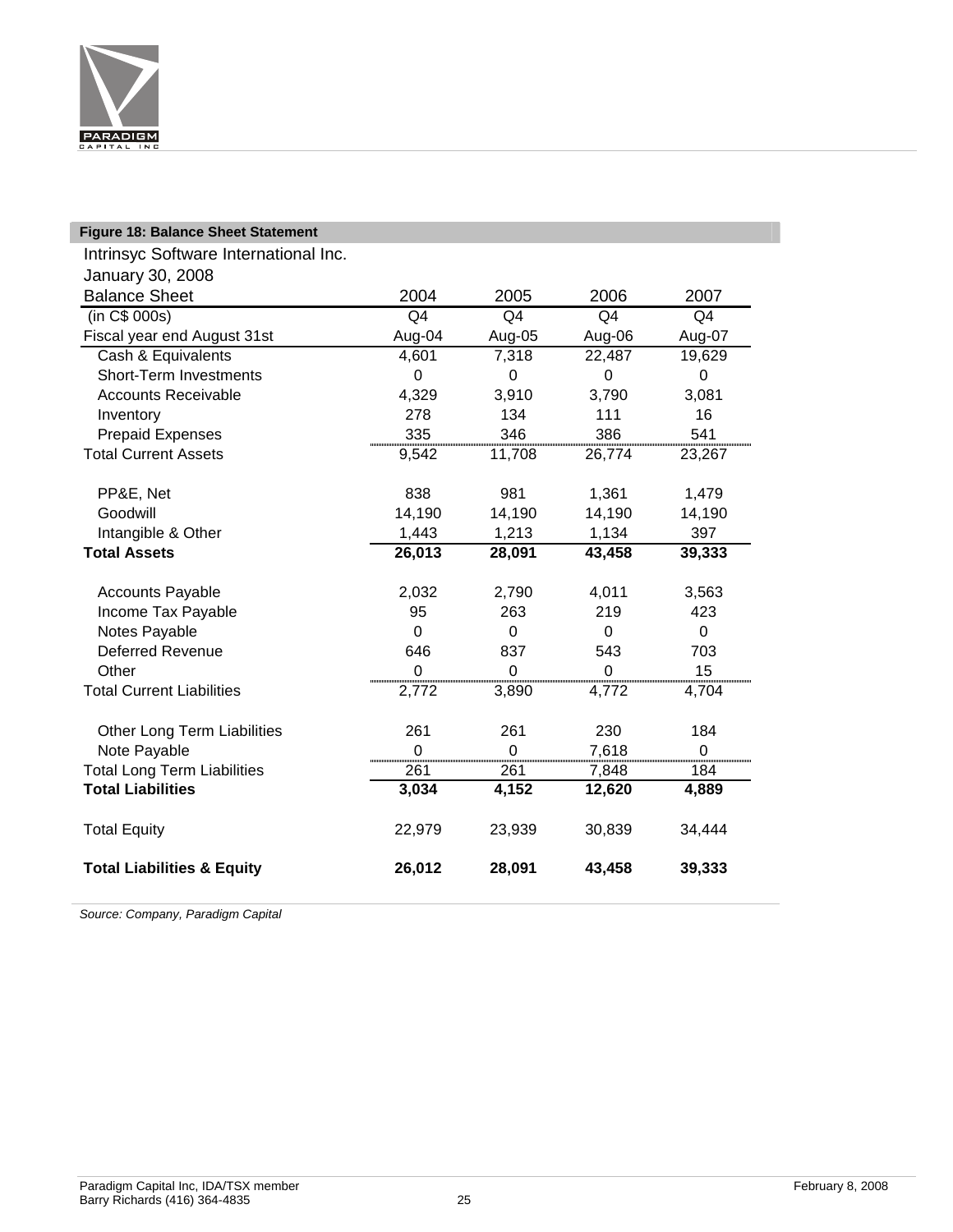

#### **Figure 19: Cash Flow Statement**

#### **Intrinsyc Software International Inc. Statement of Changes in Financial Position (C\$000s, except per share amounts)**

|                                                                                     | <b>Year end August 31</b> |            |            |             |                 |            |           |           |    |           |
|-------------------------------------------------------------------------------------|---------------------------|------------|------------|-------------|-----------------|------------|-----------|-----------|----|-----------|
|                                                                                     |                           | 2006       |            | 2007        |                 | 2008e      |           | 2009e     |    | 2010e     |
| Cash Provided by (Used for):                                                        |                           |            |            |             |                 |            |           |           |    |           |
| Operating                                                                           |                           |            |            |             |                 |            |           |           |    |           |
| Net Earnings<br>Add/(Deduct) Items Not Affecting Cash:<br>Writedowns On Investments |                           | \$(16,394) | \$(16,998) |             |                 | \$(15,923) |           | \$(6,951) |    | \$7,300   |
| Other                                                                               |                           | (32)       |            | (78)        |                 | (100)      |           | (100)     |    | (100)     |
| <b>Stock Based Compensation</b>                                                     |                           | 915        |            | 669         |                 | 800        |           | 1,000     |    | 1,250     |
| Amortization                                                                        |                           | 1,805      |            | 1,749       |                 | 2,000      |           | 2,250     |    | 2,500     |
| Changes in Non-cash Working Capital                                                 | \$                        | 923        | \$         | 471         | \$              | 500        | \$        | 750       | \$ | 1,000     |
| <b>Cash Flow From Operations</b>                                                    |                           | \$(12,782) |            | \$(14, 187) | $\sqrt{42,723}$ |            | \$(3,051) |           |    | \$11,950  |
| <b>Financing</b>                                                                    |                           |            |            |             |                 |            |           |           |    |           |
| Increase in Capital Leases                                                          |                           |            |            | (2)         |                 |            |           |           |    |           |
| Increase in (Repayment of) Debt                                                     |                           | 6,956      | (8,029)    |             |                 |            |           |           |    |           |
| <b>Issuance of Capital Stocks</b>                                                   |                           | 21,779     | 19,935     |             |                 |            |           |           |    |           |
| <b>Cash Flow From Financing</b>                                                     |                           | \$28,735   |            | \$11,905    | \$0             |            |           | \$0       |    | \$0       |
| <b>Investments</b>                                                                  |                           |            |            |             |                 |            |           |           |    |           |
| Sale (Purchase) of Marketable Sec. & ST Inv.<br>Net Purchase of Capital Assets      | 0<br>(785)                |            |            | (575)       | (750)           |            | (750)     |           |    | (1,000)   |
| <b>Cash Flow From Investing</b>                                                     |                           | \$(785)    |            | \$(575)     |                 | \$(750)    |           | \$(750)   |    | \$(1,000) |
| Foreign Exchange effect on cash                                                     |                           |            |            |             |                 |            |           |           |    |           |
| <b>Increase in Cash Position</b>                                                    |                           | \$15,169   |            | \$(2,858)   |                 | \$(13,473) |           | \$(3,801) |    | \$10,950  |
| Cash Position, Begin. of Year                                                       |                           | \$7,318    |            | \$22,487    |                 | \$19,629   |           | \$6,157   |    | \$2,356   |
| <b>Cash Position, End of Year</b>                                                   |                           | \$22,487   |            | \$19,629    |                 | \$6,157    |           | \$2,356   |    | \$13,306  |

*Source: Company, Paradigm Capital*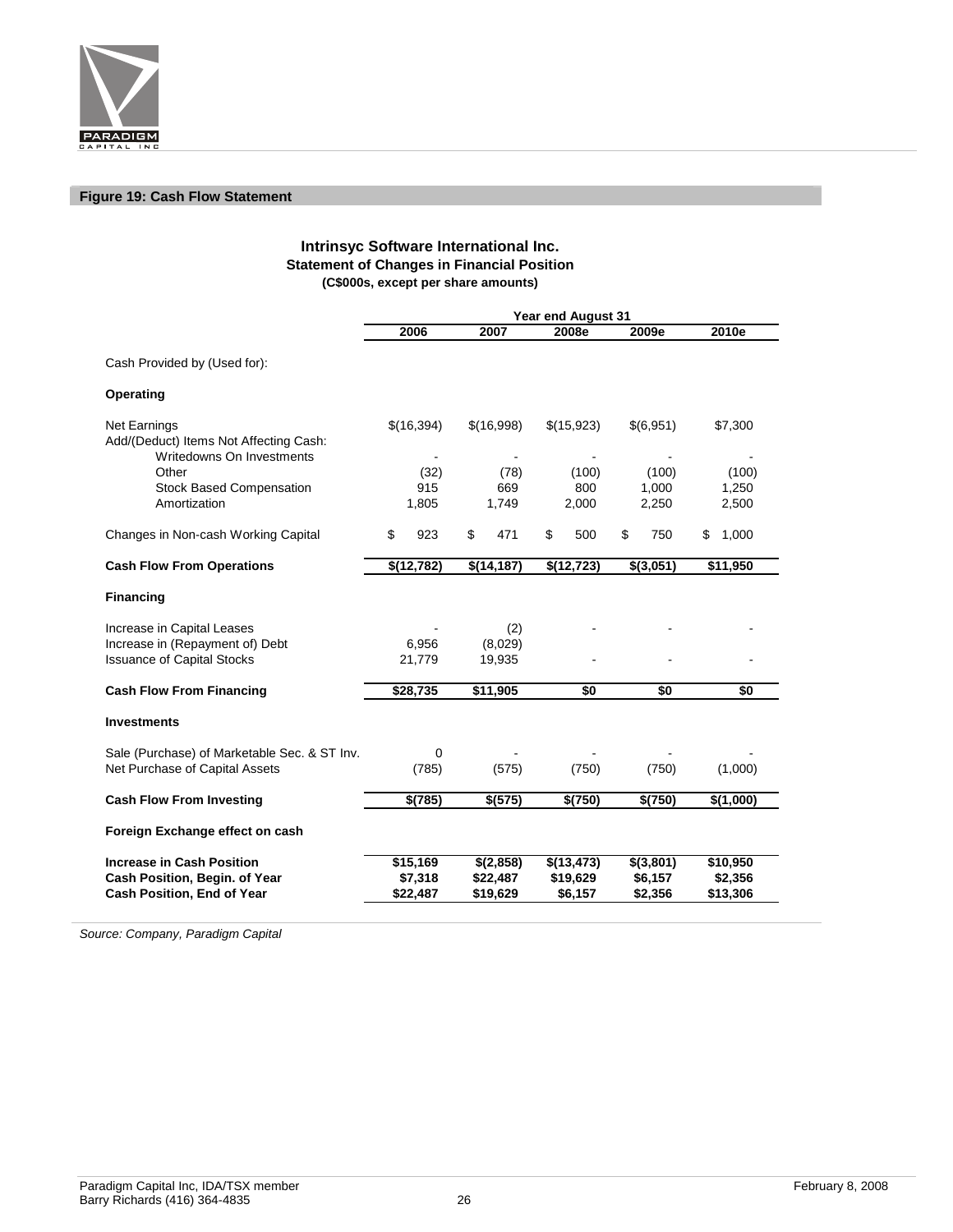

#### **Disclaimer Section:**

- 1. Barry Richards does not have an ownership position in Intrinsyc Software International Inc. (ICS-T).
- 2. Paradigm Capital Inc. has assumed an underwriting liability for, and/or provided financial advice for consideration to Intrinsyc Software International Inc. (ICS-T) during the past 12 months.
- 3. Paradigm's disclosure policies and research distribution procedures can be found on our website at www.paradigmcap.com.

Research Rating System:

Paradigm Capital uses the following rating recommendations in its research:

Strong Buy – Analysts' top sector picks, with expected returns of 10% or more over the next 6-12 months. (1% of Paradigm's coverage list consists of Strong Buy recommendations).

Buy – Expected returns of 10% or more over the next 6-12 months. (66% of Paradigm's coverage list consists of Buy recommendations).

Hold – Expected returns of +/-10% over the next 6-12 months. (13% of Paradigm's coverage list consists of Hold recommendations).

Sell – Expected returns of –10% or more over the next 6-12 months. (5% of Paradigm's coverage list consists of Sell recommendations).

Speculative Buy – Expected returns of 10% or more over the next 6-12 months on high-risk development or "pre-revenue" companies, such as junior mining and early stage biotech companies. (15% of Paradigm's coverage list consists of Speculative Buy recommendations).

About Paradigm Capital Inc.

Paradigm Capital is a research driven, independent, institutional equity investment dealer focused on sectors and companies that have attractive long-term secular growth prospects. Paradigm Capital's research is available on our website at www.paradigmcap.com. Please speak to your Sales or Trading Representative if you require access to the website.

The analyst (and associate) certify that the views expressed in this report accurately reflect their personal views about the subject securities or issuers. No part of their compensation was, is, or will be, directly or indirectly, related to the specific recommendations expressed in this research report.

Analysts are compensated through a combined base salary and bonus payout system. The bonus payout is determined by revenues generated directly or indirectly from various departments including Investment Banking, based on a system that includes the following criteria: reports generated, timeliness, performance of recommendations, knowledge of industry, quality of research and investment guidance and client feedback. Analysts are not directly compensated for specific Investment Banking transactions.

The opinions, estimates and projections contained herein are those of Paradigm Capital Inc. ("PCI") as of the date hereof and are subject to change without notice. PCI makes every effort to ensure that the contents herein have been compiled or derived from sources believed reliable and contain information and opinions, which are accurate and complete. However, PCI makes no representation or warranty, express or implied, in respect thereof, takes no responsibility for any errors and omissions which may be contained herein and accepts no liability whatsoever for any loss arising from any use of or reliance on this research report or its contents. Information may be available to PCI, which is not reflected herein. This research report is not to be construed as, an offer to sell or solicitation for or an offer to buy, any securities. PCI, its affiliates and/or their respective officers, directors or employees may from time to time acquire, hold or sell securities mentioned herein as principal or agent. PCI may act as financial advisor and/or underwriter for certain of the corporations mentioned herein and may receive remuneration for same. Paradigm Capital Inc. is a member of The Toronto Stock Exchange, The TSX Venture Exchange and The Investment Dealers Association of Canada.

**To U.S. Residents: This report was prepared by Paradigm Capital Inc. which is not subject to U.S. rules with regard to the preparation of research reports and the independence of analysts.** Paradigm Capital U.S. Inc., affiliate of PCI, accepts responsibility for the contents herein, subject to the terms as set out above. Any U.S. person wishing to effect transactions in any security discussed herein should do so through Paradigm Capital U.S. Inc.